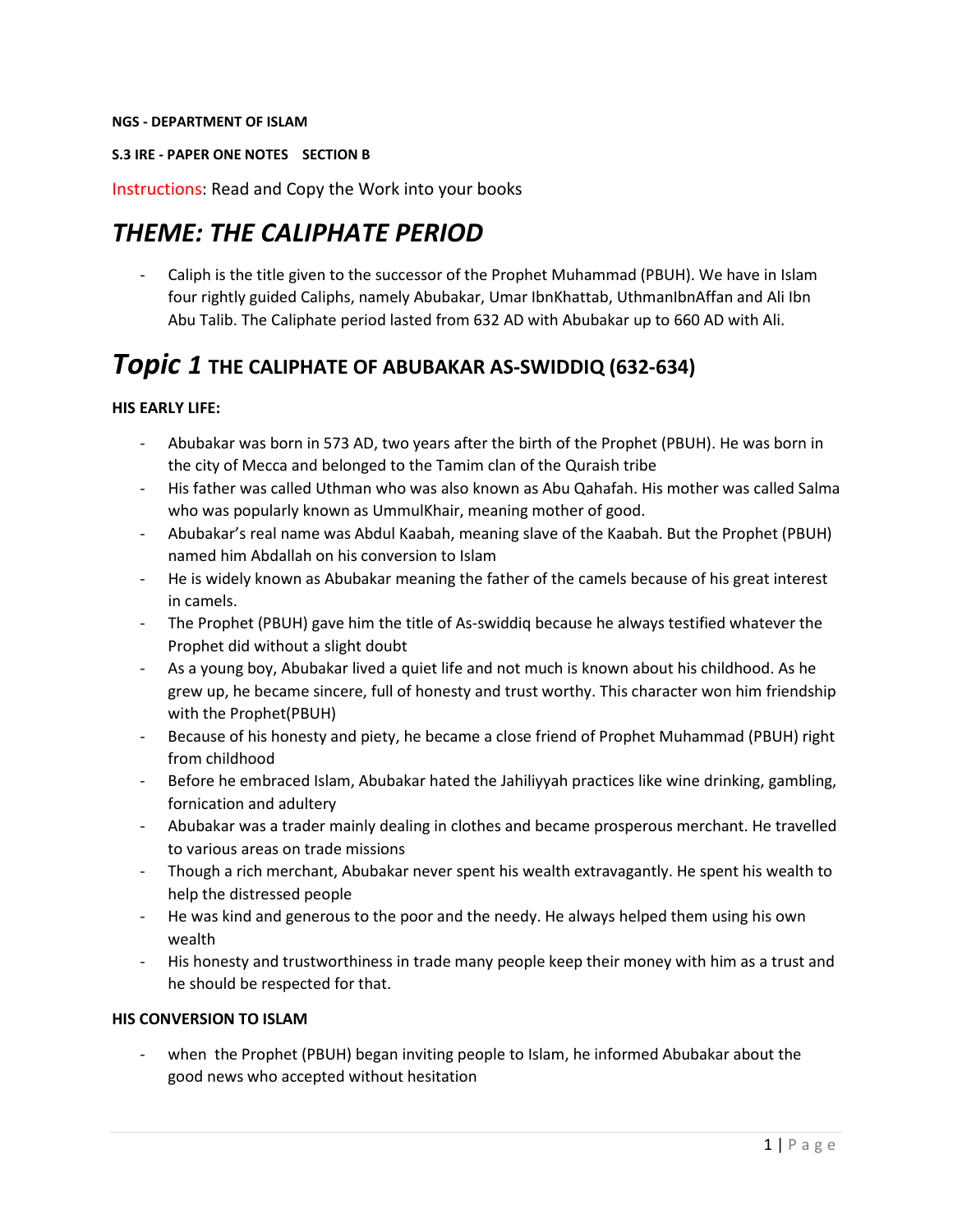- Abubakar became the first adult man to accept Islam and one of the four converts. His conversion pleased pleased the Prophet since he was one of the most respected men in Mecca
- When the Prophet narrated the whole experience of the cave, Abubakar accepted and said: 'I believe in you and your mission from the bottom of my heart. I testify and confirm that what you say is the truth. You are a Prophet of God and that is a great honour.'
- On his conversion, he used his entire influence to promote Islam. He did this by inviting others to join the folds of Islam
- He then declared the Shahaadah (Testimony). This created a new bond (friendship) between him and the Prophet (PBUH)
- When he converted, his wife Qutaylabint Abdul-Uzza did not accept Islam. Abubakar divorced her. His other wife UmmuRuman became a Muslim
- All his children except Abdul-Rahman converted to Islam. This created a rift between the two. Abubakarseparated from him (Abdul-Rahman)

# **HIS SERVICES TO ISLAM BEFORE HE BECAME CALIPH.**

# **(a) Meccanperid:**

- Abubabar was among the respected people in Mecca and his conversion boosted the Prophet's mission in Mecca, and he be credited for that.
- He preached Islam in Mecca and he succeeded in converting a good number of people such as UthmanIbnAffan, Talha, ZubairiIbnAwwam, Sa'dIbnAbiWaqqas, Abu Ubaida, Abdul\_RahmanIbn Auf etc
- In 613 AD, the Prophet (PBUH) was commanded by God to call people to Islam openly. The first public address inviting people to Islam was delivered by Abubakar at the Kaabah
- He asked the Prophet (PBUH) to start preaching Islam when the number of Muslims reached 39 and the Prophet accepted.
- It was Abubakar who asked permission from the Prophet to migrate to Abyssinia in 615 AD. Although Abubakar himself did not go, other Muslims were permitted to migrate
- He was tortured by the pagan Quraish for his conversion to Islam, but he did not give up. This made other Muslims remain firm, hence Islamic progress
- He protected the Prophet (PBUH) against the pagans led by Abujahal who attempted to strangle him to death near the Kaaba. For this, Abubakar was beaten and left in comma.
- Abubakar bought 8 slaves freedom as they were being mistreated by their masters upon conversion to Islam. He spent 40,000 dinars for their freedom. These were, Bilal IbnRabah, AmmarIbnYasir, Nahdia, Umm Ubaisetc
- His house acted as a meeting place for Muslims to learn their religion from the Prophet (PBUH) this was secretly done so that the Quraish would not know.
- He acted as a trusted advisor to the Prophet (PBUH). For instance, he advised him to allow Muslims migrate to Abyssinia at the apex of persecution
- He made Muslims believe what the Prophet (PBUH) narrated to them about the Night Journey and ascension to Heaven in 621 AD. Many of them had doubted
- He participated in the teaching of new converts their religion, supplementing the Prophet's effort of making the word of God supreme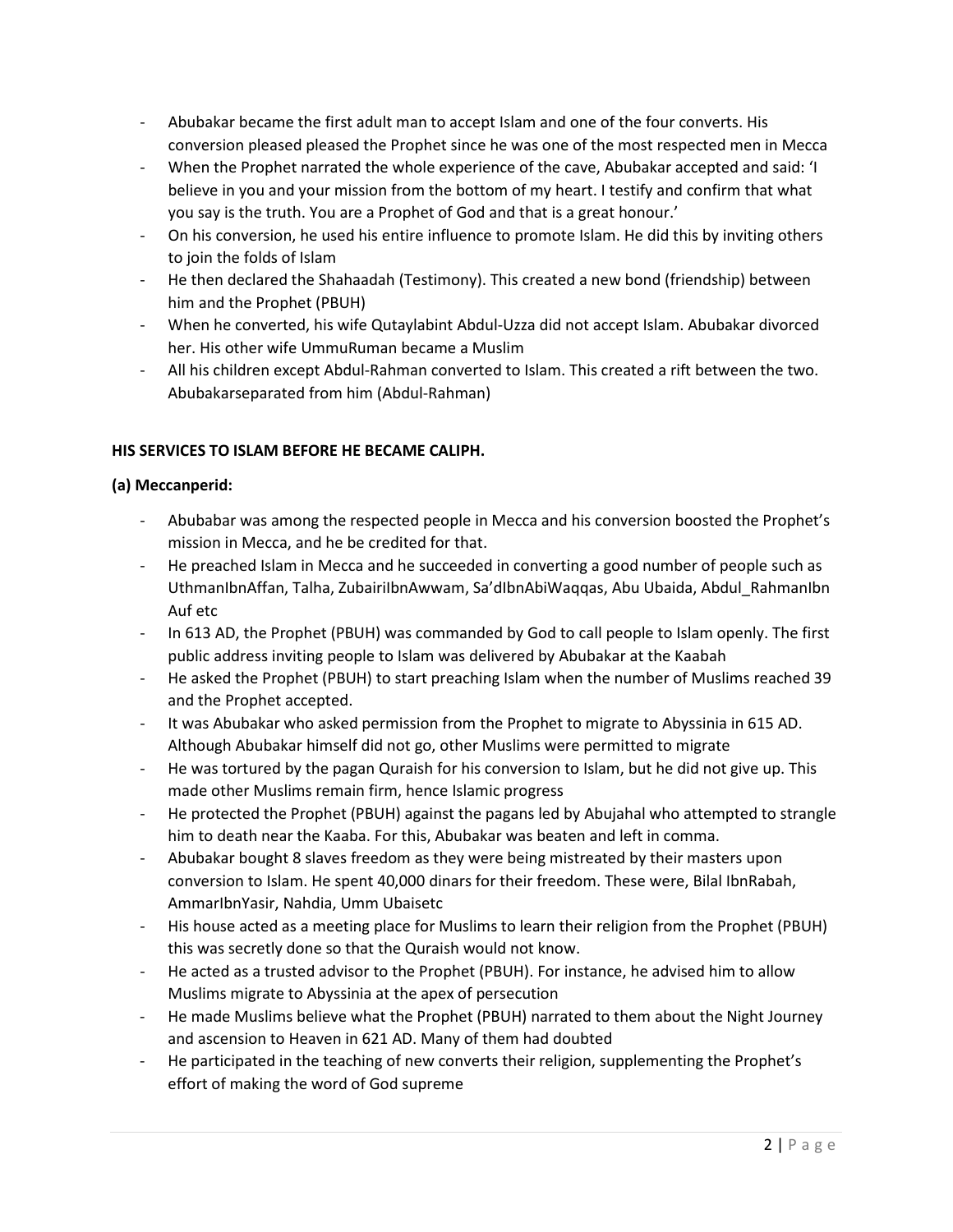- He gave encouragement to the Prophet (PBUH) to continue preaching Islam despite the many challengesin Mecca.
- He always consoled the Prophet (PBUH) whenever he was mistreated by the Quraish pagans. Abubakar was indeed a unique personality that deserves mention.
- He always helped the suffering Muslims with his money especially those who were isolated by their families upon conversion to Islam
- He was among the Muslims who suffered the pains of the boycott which lasted for three years. As a merchant, he made losses, but this was for the sake of Islam
- He provided the two camels to facilitate their migration with the Prophet (PBUH) to Medina in 622 AD when the situation in Mecca became unbearable

# **(b) Medina period:**

- He bought a piece of land in Medina where the mosque was constructed by the Prophet (PBUH). The mosque became known as Al-Masjid al-Nabawi. He also took part in the construction
- He took part in the drafting of the constitution of Medina in 622 AD, which brought the people of Medina in one political orbit
- In Mecca, Abubakar was a wholesale trader in cloth and he started the same business in Medina. He opened his new store at Sunh and supplied cloth to Medina city.
- In 623 AD, he handed over his daughter Aisha to the Prophet (PBUH) in a simple marriage ceremony. This further strengthened the relationship between him and the Prophet
- He took part in the battles against the enemies of Islam. At Badr in 624 AD, he guarded the Prophet's tent. At Uhud, he sustained severe wounds for the sake of Islam
- In 627 AD, when Muslims were attacked by the Quraish in what became known as the battle of the Trench, Abubakar led group of Muslims to guard the trench and he defeated the Meccans who tried to cross it.
- In 628 AD, he led a campaign against Najid on the Prophet's command. Many enemies were killed and others surrendered and Islam solidified
- Still in 628 AD, he witnessed the signing of the treaty of Hudaibiyya after the Quraish's refusal to allow Muslims enter Mecca to perform the lesser pilgrimage (Umrah)
- Abubakar was part of the Muslims' forces that conquered Mecca in 630 AD. The conquest made Mecca a holy city and the Kaabah cleansed of idols.
- In the battle of Tabook, Abubakar contributed all what he had for the sake of Islam. Indeed, he was a rare breed of the Prophet's companions and he deserves respect
- In the 9<sup>th</sup> year after hijira (631 AD), Abubakar led a caravan of Muslim pilgrims on the instruction of the Prophet (PBUH) to Mecca for Hijja rites (Pilgrimage)
- He used to advise the Prophet (PBUH) on a number of issues. His advisesbenefited the Muslim community. For instance, he advised the Prophet of the issue of captives at Badr.
- When the Prophet (PBUH) became ill, it was Abubakar who was appointed by the Prophet (BBUH) to lead Muslims in prayer in the grand mosque of Medina
- Many Muslims experienced a profound shock at the Prophet's death. They could not believe his death. It was Abubakar who made them accept reality by reciting a verse from the Quran (3:144)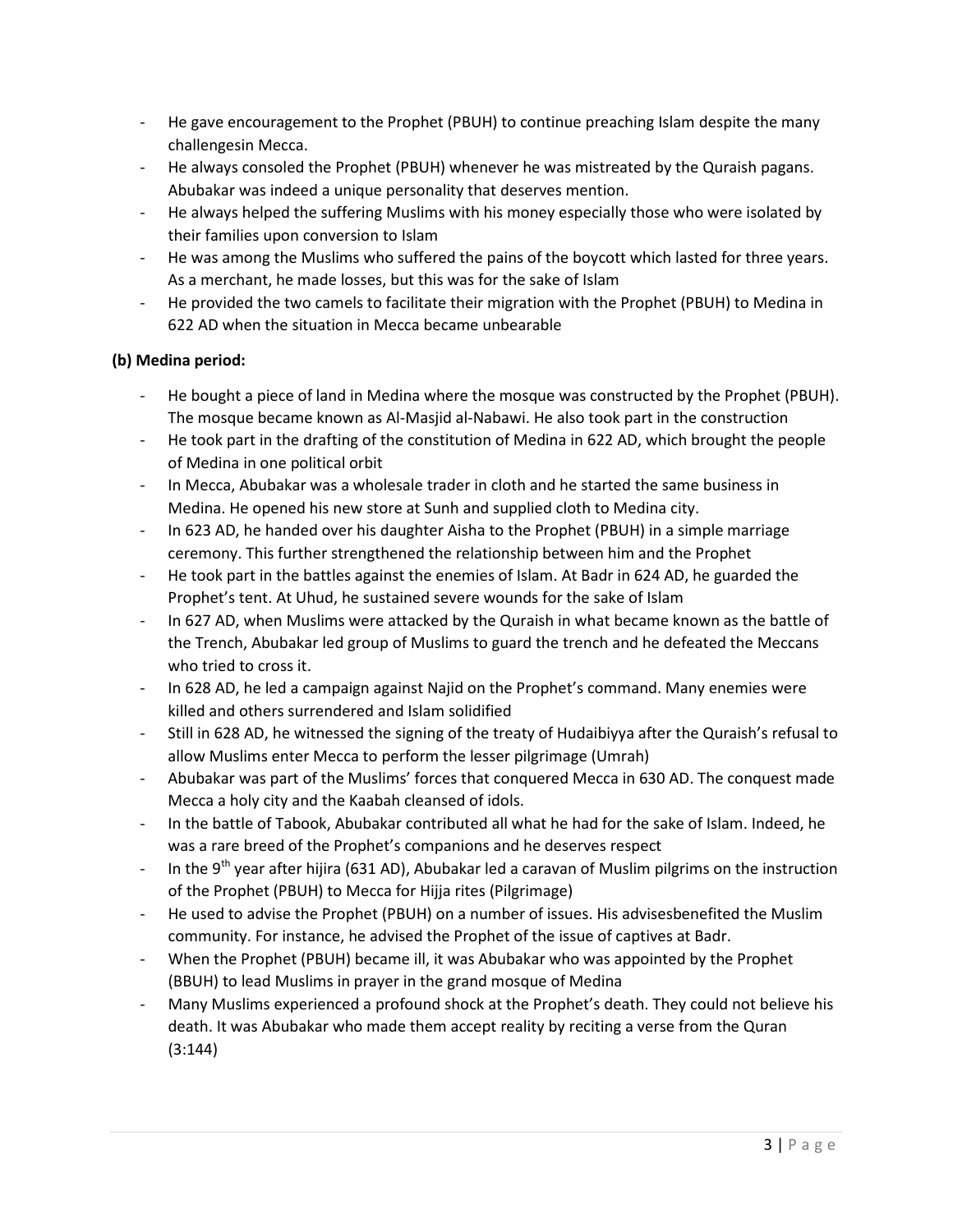- He fully participated in the organization and preparation of the Prophet's burial. Muslims did not know where tobury the Prophet. Abubakar narrated a hadith that 'Prophets are buried from where they die'
- It was him who solved the question of leadership following the Prophet's death. He gave a moving speech to the Ansaars who later pledged their allegiance to him as the first Caliph of Islam.

#### **ELECTION OF ABUBAKAR AS A CALIPH**

- While everybody was nursing the pangs (pains) of loss over the death of the Prophet (PBUH) there was a concern over who was to conduct the burial and also be the successor to the Prophet
- The Prophet (PBUH) did not name his successor. He left the issue of electing the leader (successor) to the Muslims community.
- The question of who was to succeed the Prophet divided the Muslims into four groups, namely the Ansar, Muhajiroon, Legitimists and Umayyads. The last two were part of the Muhajiroon.
- Each of the groups wanted to choose their own people to succeed the Prophet (PBUH), and this was bound to cause a rift (conflict) among Muslims
- Each group gave reasons for presenting a successor to the Prophet (PBUH). For instance:
- The Muhajiroon argued that they were the right people to produce a successor because they were the first to convert to Islam and they suffered right from beginning of the prophet's mission.
- The Ansaars on the other hand argued that, they gave the Prophet asylum when the Meccans wanted to kill him. So, they were the right people to produce a successor
- There were the suppoters of Ali who claimed that the Prophet (PBUH) could not leave Muslims without a successors. So they supported Ali as the first successor of the Prophet (PBUH)
- The Umayyads who were also part of the Muhajiroon argued that befor the advent of Islam, they were the leaders in Mecca. Now that the Prophet is dead, it was their right to produce a successor
- As a result, the Ansaars gathered in a hall called ThaqifabaniSaidah to discuss the issue of a successor to the Prophet. Sa'd, their leader stood up and said, the Caliph must come from among them
- However, one man stood up and said, 'but what about the Muhajiroon? They have perhaps a better claim'
- Someone told Abubakar about the gathering. He quickly went there accompanied by Umar IbnKhattab and Abu Ubaidah
- Abubakar requested for permission to address the gathering. He began by thanking the Ansaarsfor the support they gave to the Prophet (PBUH) and Islam
- He emphasized the need to choose the successor to the Prophet (PBUH) from his early companions who had remained faithful to him in all situations
- He concluded his talk by proposing either Umar or Abu Ubaidah to be elected as Caliph. However, the two stood down in his favour
- Thereupon, the whole group of the Ansaar offered their support to Abubakar as the first successor of the Prophet (PBUH)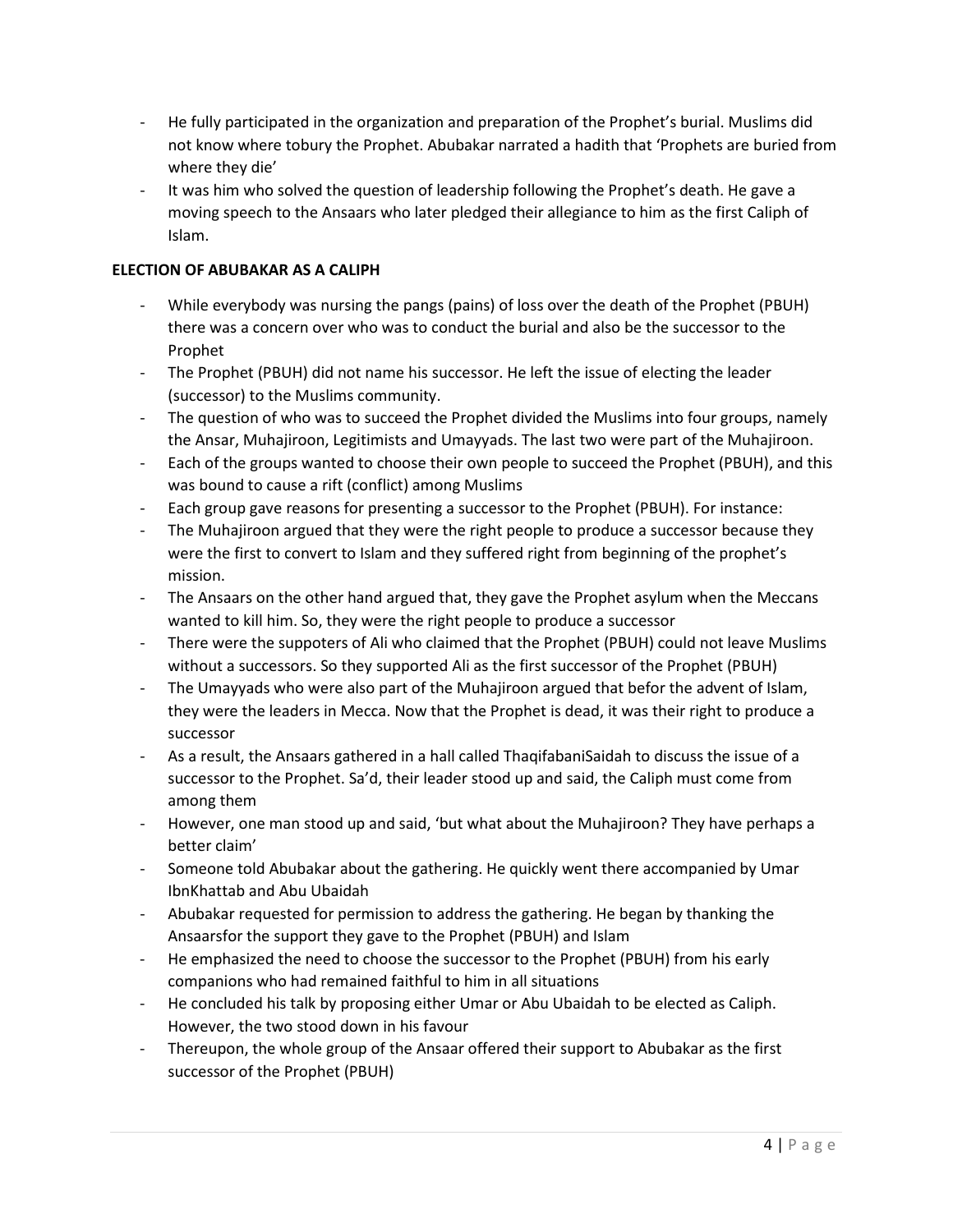- Many Muslims came to swear their oath of allegiance to him and to support him as the successor of Prophet Muhammad (PBUH)
- He later gave a speech to the gathering in which he promised to serve Islam whole-heartedly. He urged Muslims to support him while executing his duties.

#### **THE PROBLEMS FACED BY ABUBAKAR AS A CALIPH**

- He had to consolidate his power because not all people (Muslims) accepted him as the first successor to the Prophet (PBUH)
- He had to unite the Muslims who had got divided due to succession disputes following the death of the Prophet (PBUH)
- He had to fight and eliminate false Prophets like Musailima, Tulaiha and Sajah who were becoming a menace to the Muslims
- He had to fight hypocrites. These pretended to be Muslims yet they were arch enemies of Islam.
- He had to teach the new Muslim converts the laws of Islam because they were being misled by the false Prophets and hypocrites
- He had to fight tribal and clan differences which re-appeared among the Muslims after the death of the Prophet (PBUH)
- He also had to fight Zakat defaulters who wanted Zakatto be abolished after the death of the Prophet (PBUH)
- He had the task of bringing back the Muslims who had given up their faith(Islam) after the death of the Prophet (PBUH). These were a dangerous epidemic which the Caliphcould not ignore
- He had to strengthen people's morale towards Islamic principle like prayer, zakat, fasting, marriage which they ignored after the death of the Prophet (PBUH)
- He had to end the power struggle among the Muslims which appeared after the death of the Prophet (PBUH)
- He had to bring back the Arab tribes under the centralized government created by the Prophet (PBUH)
- The Islamic state was too big in size and yet there was poor communication in different provinces
- He had to protect the city of Medina from the desert Arabs (Bedouins) who never wanted Medina to grow as the seat of Islam
- He had to fight the Jews and Christians from the North that revolted against the Muslims after the Prophet's death

#### **HOW DID ABUBAKAR ATTEMPT TO SOLVE THE ABOVE PROBLEMS**

- He sought advice from the great companions of the Prophet (PBUH) like Ali, Uthman, Aisha, Umar on how to handle the challenges
- He encouraged and solidified the Islamic brotherhood to unite the Muslims who had been divided following the death of the Prophet (PBUH)
- He sent Muslim preachers to conquered areas to teach the new Muslim converts Islamic practices
- He lived an exemplary life by following the footsteps of the Prophet (PBUH) and the Muslims followed him
- He put in place special judges to deal with Islamic issues using Quran and Hadith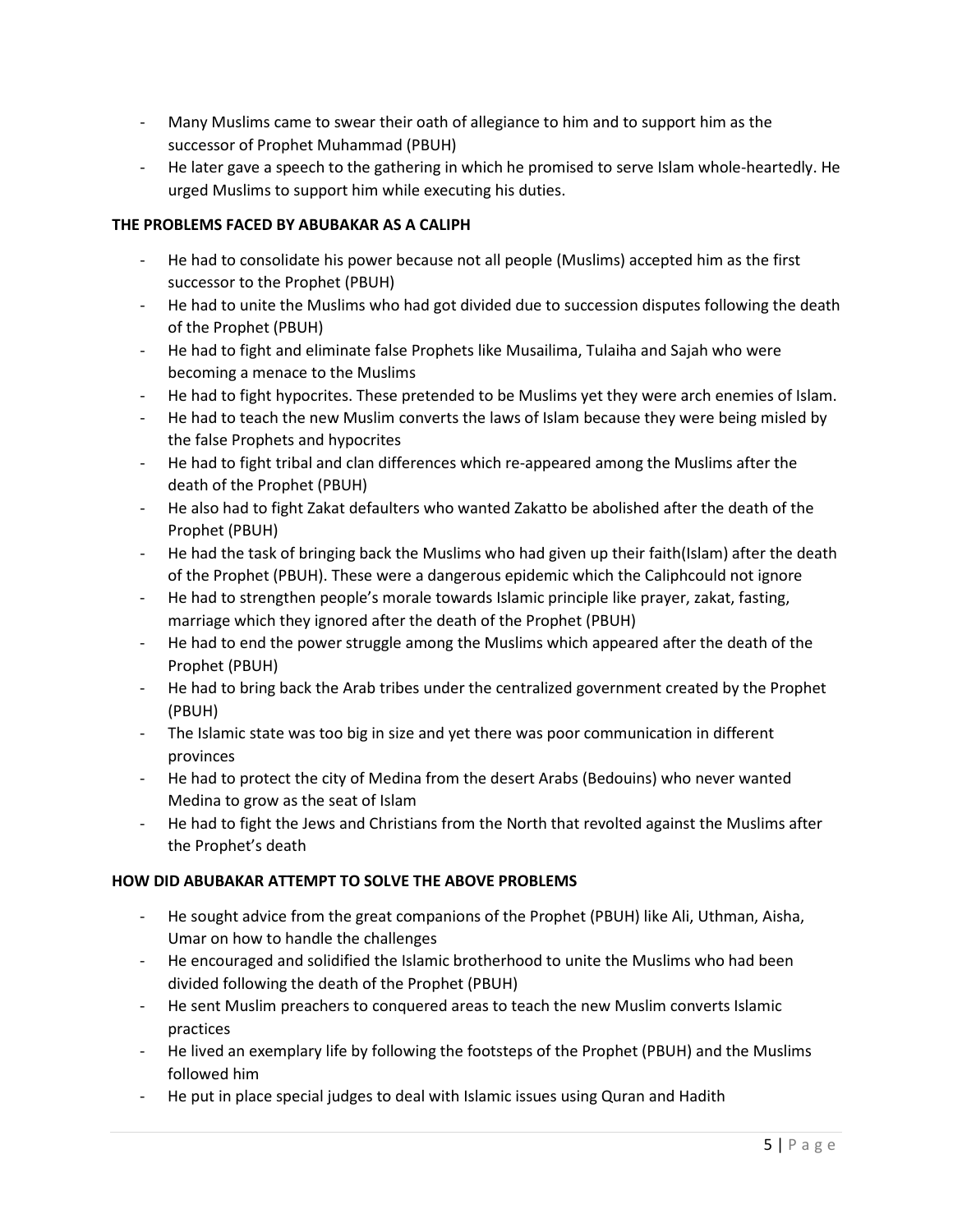- He created a strong army to fight against Zakat defaulters and false Prophets
- Abubakar himself led his army and fought some of the internal rebels
- He set up schools and study centers to teach the Muslims especially new ones the laws of Islam
- He compiled the Holy Quran into a book form to protect it from being corrupted by the enemies of Islam
- He applied sharia (Islamic laws) to promote democracy in his administration.

#### **ABUBAKAR'S CAMPAIGN AGAINST IRAQ**

- Once the rebellions within the Empire had been put down, Caliph Abubakar began to deal with external threats. He began with Iraq.
- Iraq was a province of the ancient Persian Empire. The Persians right from the beginning showed a negative attitude towards Islam
- During the Prophet's time, the Persian king, Chosros tore the Prophet's letter inviting to Islam. The Prophet foretold the collapse of the Persian Empire just as the king tore his letter
- Iraq was the richest province of the Persian Empire. The Caliph sent his brilliant general, Khalid IbnWalid to deal with the enemies
- In 633 AD, Khalid IbnWalid led an army of 10,000 men against Iraq. The friendly Arab tribal chiefs led by Muthanna raised 8,000 men. In total, he had 18,000 men
- Khalid was able to win the enemies in four battles, namely: the battle of chains, battle of river, battle of walaja and the battle of Ullais
- In the last two weeks of May, 633 AD, Hira the capital city of Iraq fell to the Muslims after a tough resistance
- In June 633 AD, Anbar was conquered by Muslims and all people surrendered
- The Muslims then moved to the south and conquered the city of AynulTamur after a serious fight
- The Muslims also defeated a combined force of the Persians and Christian Arab tribes at Hafiz, Zumail, Sannietc
- These defeated ended Persian control over Iraq and put the whole of Iraq under the control of Muslims
- Caliph Abubakar deserves credit for he managed to silence the threats and extend the Islamic state far and wide

# **THE CAMPAIGN AGAINST SYRIA**

- After a successful conquest of Iraq, Caliph Abubakar turned his attention on Syria which was under the Romans (Byzantines)
- The Roman Empire was under Heraclius who had proved to be a dangerous epidemic to the Muslim state of Medina
- Syria was located in the North of the Islamic state and the Caliph did his utmost to silence the threat
- Caliph Abubakar organized his army into 4 groups, each under a commander for effective operation
- The commanders were Amir Ibn Al Aas, YazidIbn Abu Sufian, ShurahbilIbnHassana and Abu Ubaida Al Jarrah. The overall commander was Abu UbaidaIbnJarrah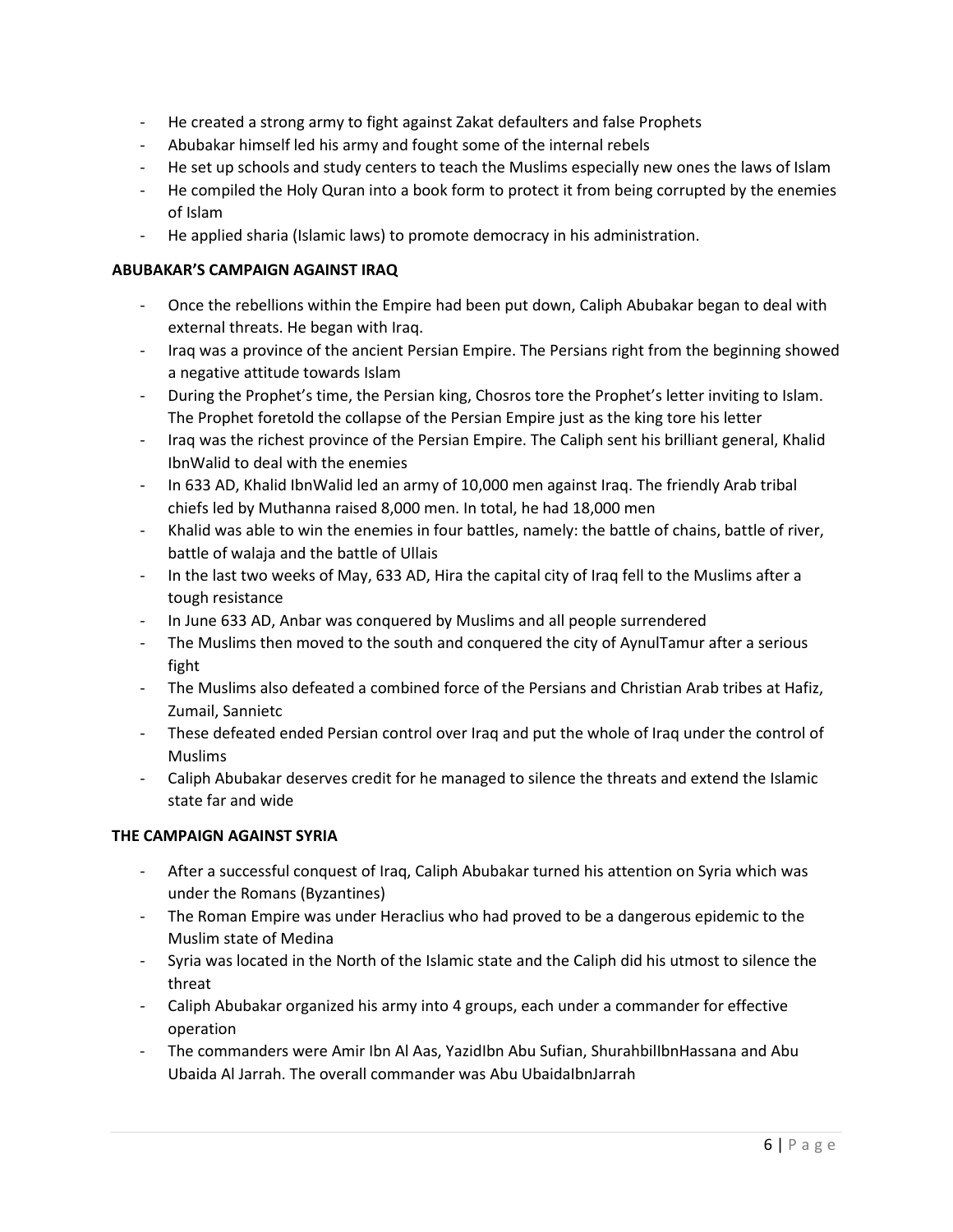- On hearing the movement of the Muslims, Heraclius mobilized his troops in large numbers for the battle
- In the third week of May 634 AD, Abu Ubaida informed the Caliph about the preparations made by the Romans
- Abubakar then sent Khalid IbnWalid to Syria as the overall commander of the Muslims' forces, taking over from Abu Ubaida
- Khalid concentrated all troops at Ajnadain where the large Roman army had camped. The Romans were fought and defeated on  $30<sup>th</sup>$  July 634 AD
- The defeat of the Romans at the battle of Ajnadain left the whole of Syria in the hands of Muslims
- Khalid IbnWalid then captured Damascus, the strong base of the Romans in Syria, after defeating Thomas, the son-in-law of Emperor Heraclius
- After the conquest of Damascus on  $18<sup>th</sup>$  September 634 AD, Emperor Heraclius escaped from Emesa to Antioch
- Shortly after these conquests, the Muslims' army in Syria received news of the death of Caliph Abubakar

#### **WHY WAS CALIPH ABUBAKAR SUCCESSFUL IN THESE CONQUESTS?**

- The high morale of the Muslim troops
- The religious zeal of Muslims
- Their endurance (able to withstand hardships)
- superb directives of Abubakar to Muslims' forces (how to behave at the battle front)
- The Muslim troops were highly mobile
- Use of able commanders such as Khalid IbnWalid
- Muslim's reliance on Allah in executing their duties
- They never enforced Islam onto their enemies
- Fair treatment to the prisoners of war made many people give up resistance and embraced Islam
- Leadership of the Persians was under a curse, ever since Chosros tore the Prophet's letter
- Muslims' enemies were over confident and arrogant. They never expected Muslims to defeat them (Roman and Persian Empires were older than the Islamic state)

#### **ACHIEVEMENTS OF CALIPH ABUBAKAR**

- Abubakar fulfilled the task left behind by the Prophet concerning Usama's expedition. Usamah returned back to Medina with victory, and credit goes to the Caliph
- During his Caliphate, he defended Medina from external attacks. The attacks were organized by some rebellious Arabs after the death of the Prophet (PBUH)
- He compiled the holy Quran into a Book form. This was after the death of about 600 memorizers of Quran at the battle of Yamamah. This saved the Quran from corruption.
- He put up a consultative council to discuss problems facing Islam. the Caliph made a number of decisions after consulting the council
- He should be credited for restoring peace in Medina given the fact that Medina was a holy city and a great center of Islamic learning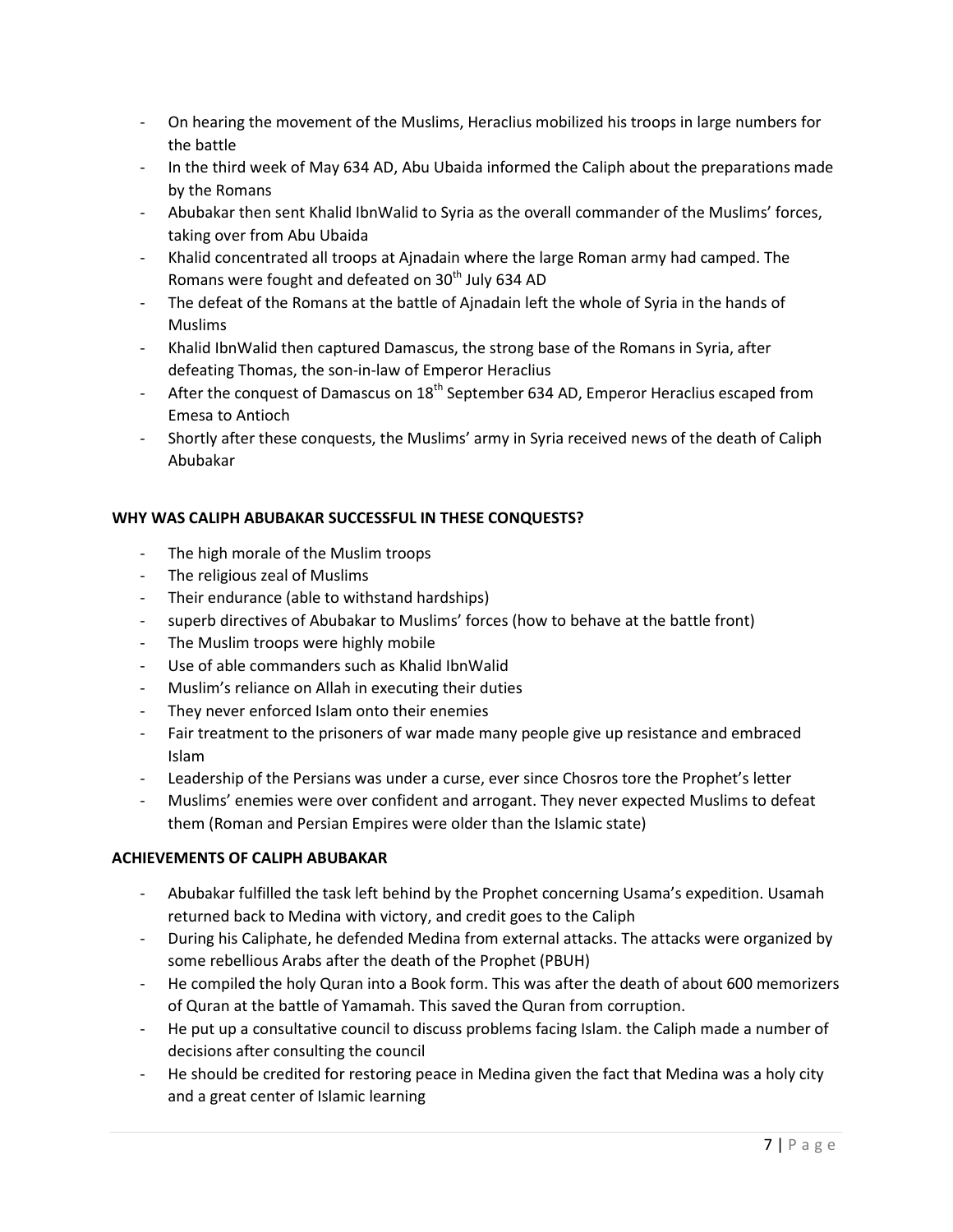- He created a standing army under the command of brilliant generals such as Khalid Bin Walid, Muthanna to mention a few
- Abubakar restored the payment of Zakat by fighting the defaulters. Some Muslims had given up Zakat payment following the Prophet's death
- He is credited for defeating the false Prophets who included Musailima, Sajah and Tulaiha. These had become a dangerous epidemic to the future of Islam
- The Islamic treasury (Baitulmaal) was strengthened with the enforcement of Zakat payment. Zakat was used to cater for the poor and needy Muslims
- He expanded the Islamic state beyond the boundaries of Arabia. In this vein, Iraq and Syria were brought under the influence of Islam
- He spread Islam in the conquered areas. The Caliph sent eminent teachers to those areas to instruct the new Muslims in the sciences of Islam
- A number of new cities were founded during his reign. These included Damascus, Basra, Baghdad to mention a few
- Many departments were created by the Caliph which aided state development. These included, education, police, Inheritanceto mention a few.
- The state was divided into provinces for easy administration. These included Iraq, Syria, Medina and Mecca, each under an administrator (Governor) appointed by the Caliph
- He introduced war ethics according to the teachings of the Prophet (PBUH). In this case, the Muslim army was required not to kill innocent people, not to exercise scorched earth policy etc
- He maintained the Islamic atmosphere where everything was done Islamically.
- He maintained international relations with the neighbouring societies/ states

# *Topic 2* **THE CALIPHATE OF UMAR AL FAROOQ**

# **HIS EARLY LIFE BEFORE ISLAM:**

- Umar bin Khattabwas an Arab, belonging to the to the Adi clan (family) of the Quraish tribe. He was nicknamed Abu-Hafsa. When he embraced Isam, the Prophet named him Al Farooq
- Umar was born in Mecca in the year 583 AD, making him 12 years younger than the Prophet (PBUH). this was about 40 years before the Hijira of 622AD
- His father was called Khattab bin Nufail and his mother was called Hantama bit Hisham, from the tribe of Banumakhum.
- Umar's early life is not known in details but what is certain or clear is that, he belonged to a middle class family in Mecca.
- He was among the few people in Mecca who knewreading and writing before the advent of Islam. This elevated his status since the majority lacked knowledge of the pen.
- In his youth, Umar used to tend (look after) to his father's camels in the plains near Mecca. This trained him to be hardworking.
- Umar's main occupation was trade and due to this, he travelled to several places such as Rome and Persia searching for merchandise
- Though not a poet himself, he developed a love for poetry and literature. Poetry was a common practice among the Arabs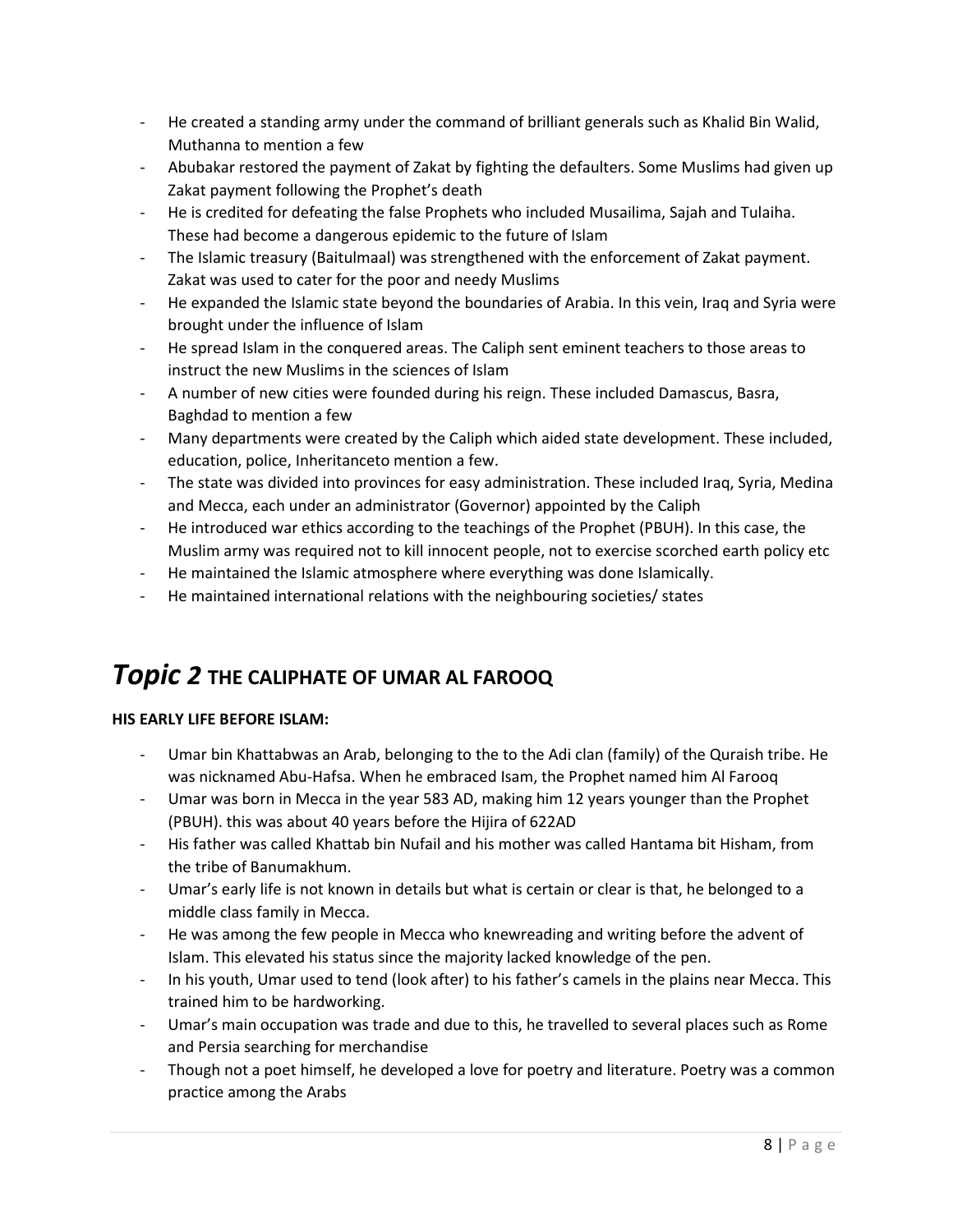- He was a gifted orator who succeeded his father as an arbitrator of the Arab tribes. This too elevated his status among the Arabs
- When still a teenager, Umar learned martial arts, horse raiding and wrestling. He became a reknown wrestler in Arabia
- He was fully engaged in the Jahiliyya practices such as Idol worship, consumption of alcohol to mention a few. He loved to see the status quo maintained.
- When the Prophet (PBUH) got revelation and invited people to Islam, Umar was among the people who bitterly opposed him. He worked hard to see Islam silenced.
- He strongly believed in the unity of the Quraish and the preservation of the status quo. That is why he bitterly opposed for 6 solid years.
- He persecuted Muslims and a case in point is his sister and brother in-law whom he found reciting the Quran in 616 AD. He also beat his maid called Labna violently for accepting Islam.
- He used to attend meetings organized by the Quraish chiefs in order to silence the Islamic revolution. For instance, the meeting to assassinate the Prophet (PBUH)

# **UMAR'S SERVICES TO ISLAM BEFORE HE BECAME CALIPH.**

- While in Mecca, he requested the Prophet (PBUH) to offer prayers at the Ka'bah without fear. Umar and Hamza led Muslims to the Ka'ba and the prayer was led by the Prophet. This is what is called the first public prayer in the history of Islam.
- He gave protection to the Muslims in Mecca who were being persecuted by the Quraish enemies. This encouraged other people to embrace Islam
- After his conversion, Muslims stopped concealing (hiding) their faith and started practicing their religion openly. This was a great contribution to Islamic progress.
- He studied Islam and did a lot to teach it to other people. He taught fellow Muslims how to read the Quran since he was literate already.
- He was among the Muslims who left their homeland (Mecca) to Yathrib (Medina) in 622 AD for asylum since the conditions (at Mecca) were unbearable.
- In Medina, Umar did a lot for Isla. For instance, he participated in the drafting of the constitution of Medina which consolidated peace in the area.
- Umar participated in all battles to defend Islam from the enemies. These included, the battle of Badr, Uhud, Ahzab (ditch), Khaibar, Hunainetc, for the sake of Islam.
- He used to advise the Prophet (PBUH) on a number of issues. For instance, he advised him to urge women to put on Hijab. Due to this, a verse of Quran on dress was revealed.
- He participated in the conquest of Mecca in 630 AD after the Meccans' violation of the Hudaibiyya treaty of 628 AD.
- He listened to Abubakar's reminder regarding the death of the Prophet (PBUH). This cooled him down and accepted reality, thus an important figure in the history of Islam.
- He participated in the election of the first Caliph (Abubakar). He was the first person to pledge loyalty at the hand of Abubakar.
- He advised Caliph Abubakar to compile the Quran into a Book form. This saved the Quran from corruption, hence a great contribution to Islam
- He was a private or personal secretary to caliph Abubakar which also makes him a great personality in the history of Islam.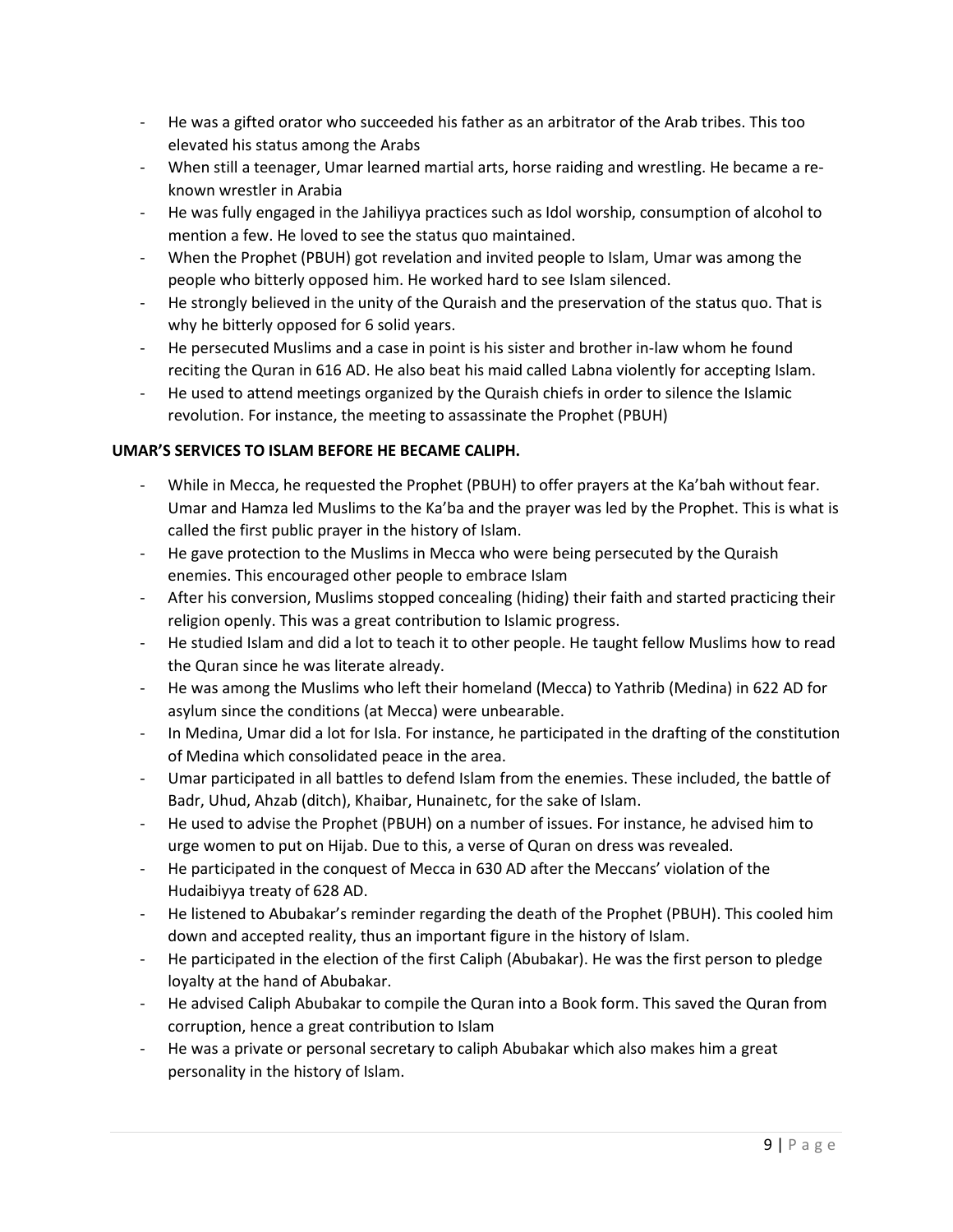#### **HOW UMAR BECAME CALIPH**

- While on his death-bed, Abubakar suggested to the shura and the entire Muslim community that he be succeeded by Umar because of his strong character and faith
- Muslims were at first fearful of Umar's succession to Abubakar because of his toughness and over strictness in executing his duties
- They therefore told Abubakar to reconsider his stand (choice) regarding his successor. However, Abubakar told them that, the office of Caliph will soften his heart
- He also urged the Muslims to render support to him when he assumes the office of Caliph
- He consequently became the second Caliph in 634 AD, succeeding a man who had achieved so much in so short a time

# **MAJOR PROBLEMS FACED BY THE CALIPH:**

#### **(a) Conquest of Persia (Iran)**

- During the Caliphate of Abubakar, part of Persian Empire (The Kingdom of Hira) was conquered by Khalid Ibnwalid, the Muslims' general.
- Khalid was later ordered by Caliph Abubakar to join the expedition to Syria against the Romans. Before he left, Khalid appointed Muthanna bin Harith as commander of Muslims in Persia.
- The conquest of Hira angered the Persian Emperor. He then sent Rustam, the commander of the Persian army to kick the Muslims out
- Muthanna requested Caliph Umar for reinforcement. Umar responded by sending 5000 men under Abu Ubaidah al Thaqafi.
- The battle of Namariq was then fought and the Persians were beaten leaving a number of their generals dead. One of the generals was called Jaban.
- Another battle was fought at the banks of river Euphrates. This became known as the battle of the Bridge.
- The battle of the bridge was lost by the Muslims and many of them died including Abu Ubaidah. In this battle, the Persians used the services of elephants.
- The battle of Buwaib followed. Rustam appointed MehranHamdani to lead the Persia forces. The Persians were defeated and killed in large numbers. Mehran was also slain.
- The defeat at Buwaib was a shock to the Persians. Thus, they appointed a 21 year old emperor called Yezdgird, replacing the Empress.
- Yezdgird reorganized the Persian army to face the Muslims. Umar responded by sending more men (20000) under Sa'd bin AbiWaqqas.
- Sa'd faced the Persians in the battle of Qadisiyya and defeated them after 4 days of fighting. Rustam tried to flee but was caught and slain
- The capital of Persian Empire called Madain was captured. Emperor Yezdgird and his ministers had already fled for their dear lives
- The battle of Jalula was also fought. The Persians being commanded by Kharzad, brother of Rustam were beaten beyond repair
- The final battle took place at Nihawand in which the Persians were completely defeated. Muslims then captured Azerbaijan, Armenia and Hamdan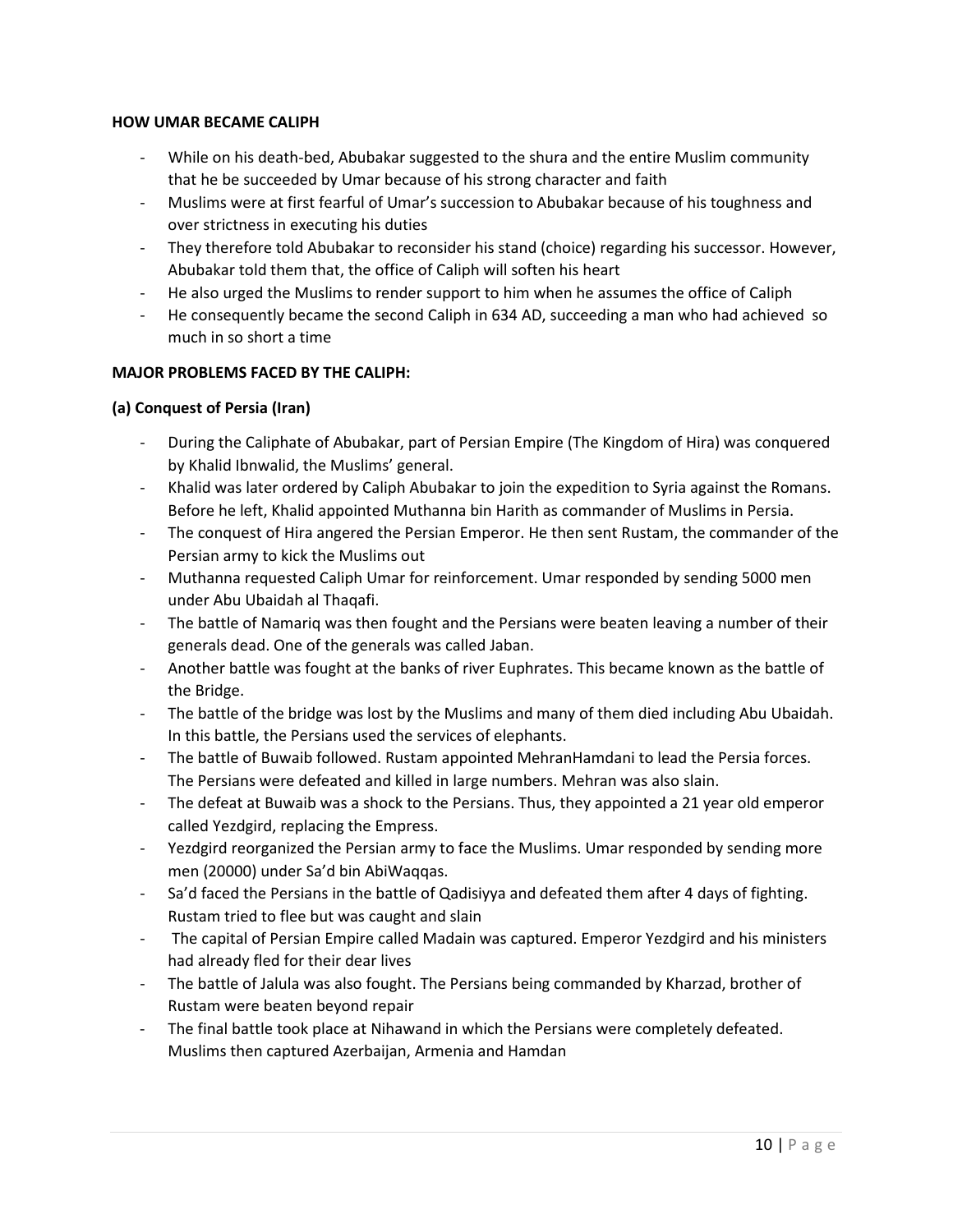#### **Effects of the conquest**

- It led to the expansion of the Islamic state. areas of Azerbaijan, Armenia, Hamdan, sind (Pakistan) came under Islamic influence
- New cities were established and cases in point we have Kuffa at the banks of River Euphrates. Basra was established
- Loss of life on both sides was witnessed but the death toll on the Persian side was big
- Destruction of property took place. For instance, the Persians destroyed the bridge of River Tigris to paralyse movement of Muslims' forces
- The miracles of Islam were displayed. For instance, when the Persians destroyed the bridge of River Tigris, the Muslims, due to their undying faith in Allah, crossed the River as if they were walking on the ground.
- The Persian Emperor, Yezdgird lost his voice of authority and he, together with his ministers fled to save their lives.
- Muslims gained a lot of booty which was distributed among the troops according to Islamic law. Part of it went to the Baitulmaal
- It gave us a lesson that victory does not only come as a result of a big army, but strong faith in Allah. The Persian army was aided by elephants but they suffered a dramatic defeat
- Islam was spread at a supersonic speed. The Caliph sent teachers to Persia, schools and mosques were cherished.

# **(b) Conquest of Syria (East Roman Empire/Byzantium)**

- Syria was part of the Roman (Byzantium) Empire. Rome was one of the mighty Empires in the world at the time.
- During Abubakar's time, the Muslims had defeated the Romans in Syria and conquered a number of cities like Basra, Ajnadyn, Damascus, Hims etc.
- The conquest of Damascus and other cities angered Emperor Heraclius. So, during Umar's time, he sent a huge army to destroy the Muslims' forces.
- At Yar'muk, a fierce battle took place and the Romans were defeated and their commander called Theodorus was slain
- Muslims forces were the command of Abu Ubaida bin Jarrah who had replaced Khalid IbnWalid
- Hearing the defeat at Yar'muk, Heraclius left Antioch for Constantinople. On departure, he said: 'Farewell Oh Syria, what an excellent country.'
- After the conquest of Antioch and other cities, Abu Ubaidah joined the forces of Amir bin al Aas in the conquest of Jerusalem
- The people of Jerusalem sue for peace. Caliph Umar himself went there and signed a peace treaty with the inhabitants of the city.
- A mosque was built in Jerusalem at a place called Sakhra. Umar himself participated in its construction. It became known as Umar's mosque.
- After the conquest of Jerusalem, Muslim forces moved to Jazirah and immediately put down the dust of turmoil raised by the Romans

#### **Effects of the conquest of Syria:**

The Roman voice of authority was silenced and Syria became part of the Muslim state whose headquarters were at Medina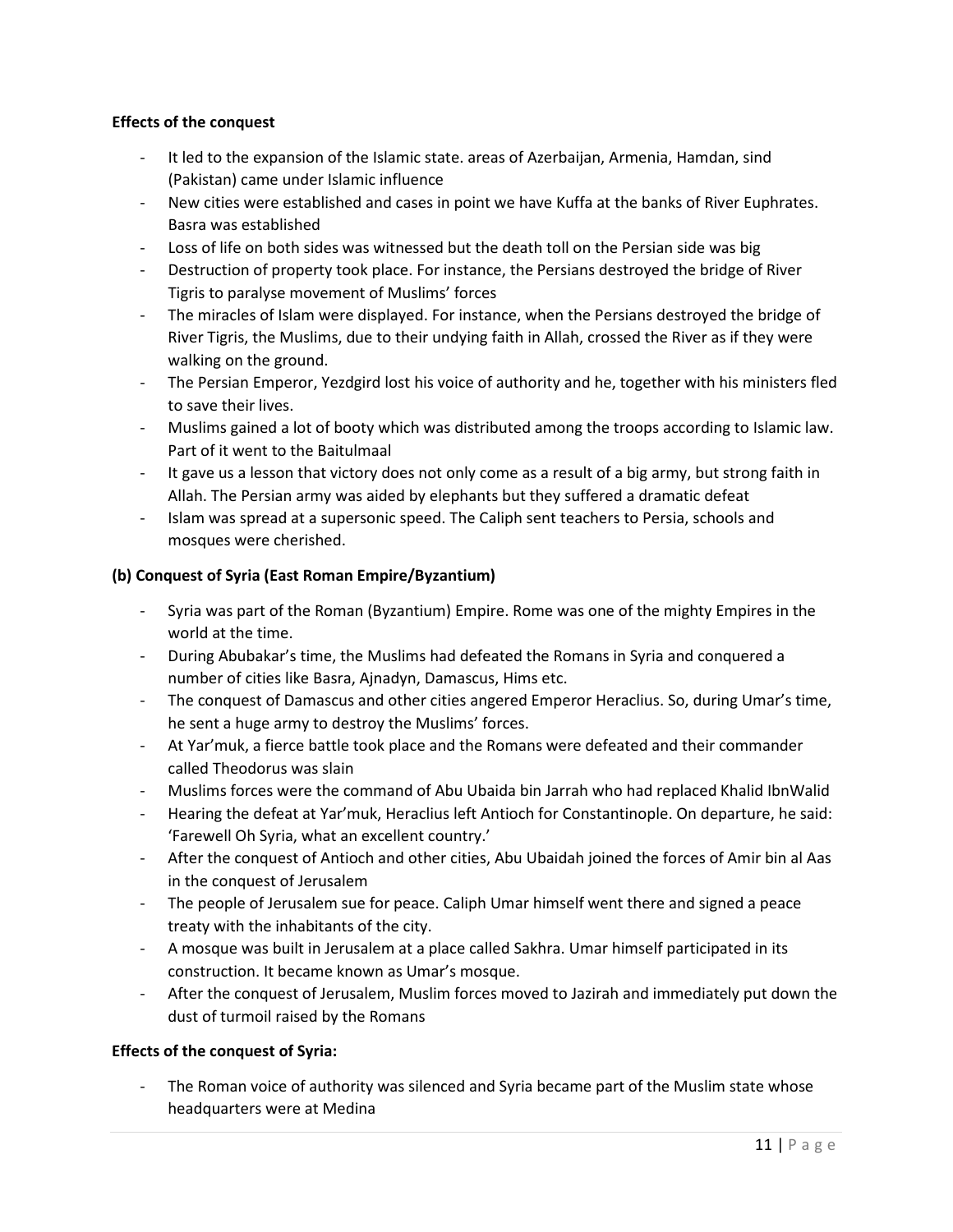- The spread of Islam took place in Syria and this became a death blow to the rapid expansion of Christianity in the area
- There was loss of life and the biggest death toll was registered on the side of the Romans. Theodorus, one of their commanders was slain
- The Syrians were saved from the oppressive policies of the Romans with the introduction of the Islamic law (Sharia)
- The conquest witnessed the construction of mosques. A case in point is Umar's mosque that was built at Sakhra in Jerusalem
- A peace treaty was signed between Muslims and the people of Jerusalem, and the cardinal aim was the establishment of peace. Caliph Umar travelled from Medina to Jerusalem to sign it.
- Learning centers mushroomed especially in the areas of Damascus, Basra, Hims to mention a few. Many celebrated Muslim scholars graduated from these centers of knowledge.
- Muslims gained some booty after the defeat of the enemies. It was distributed according to rules governing Islam
- The Romans lost a huge amount of wealth to the Muslims. This boosted the economic position of the Islamic state.
- The fall of the Roman power in Syria culminated into Muslim conquest of other areas where the Romans were still residing. One of them is Egypt from where they totally silenced.

# **(c) The conquest of Egypt (640-642 AD).**

- Egypt was one of the powerful provinces of the Roman Empire (Byzantine). It had a strong base of the Byzantine navy at Alexandria.
- The Roman wanted to attack the Islamic state through Egypt. So, their presence in Egypt was a threat and could not be tolerated by the Caliph.
- In 638 AD, Amir bin al Aas urged the Caliph to authorize him lead a campaign against the Romans in Egypt to silence the threat
- Amir got the necessary permission from the Caliph. He left Palestine for Egypt with a force of 4000 officers and men
- The Muslim's forces entered Egypt and conquered the strongest fort of the Romans at Fustat. Fustat later became known as Cairo
- The fall of Fustat was a death blow to the Roman power in Egypt, for it was strategically located.
- Its fall angered Emperor Constantine II who immediately dispatched a big army to Alexandria to deal with the Muslims
- On hearing the news, Amir Bin al Aas moved up to Alexandria and besieged (surrounded) the city for six months. But the Romans did not surrender
- When he heard about Muslims' failure to subdue the Romans once and for all, Caliph Umar knew that something wrong was going on within the ranks (camp) of Muslims.
- He eventually wrote a letter to Amir urging him to tell Muslims to strictly follow the teachings (ways) of the Prophet (PBUH) if victory was to be achieved.
- Amir read the letter before the Muslims who immediately implemented Umar's orders and by the stroke of the pen, Alexandria was conquered after a heavy fight in 641 AD.
- The fall of Alexandria made Muslims conquer other fortresses in Egypt, rendering the whole country part of the mighty Islamic state.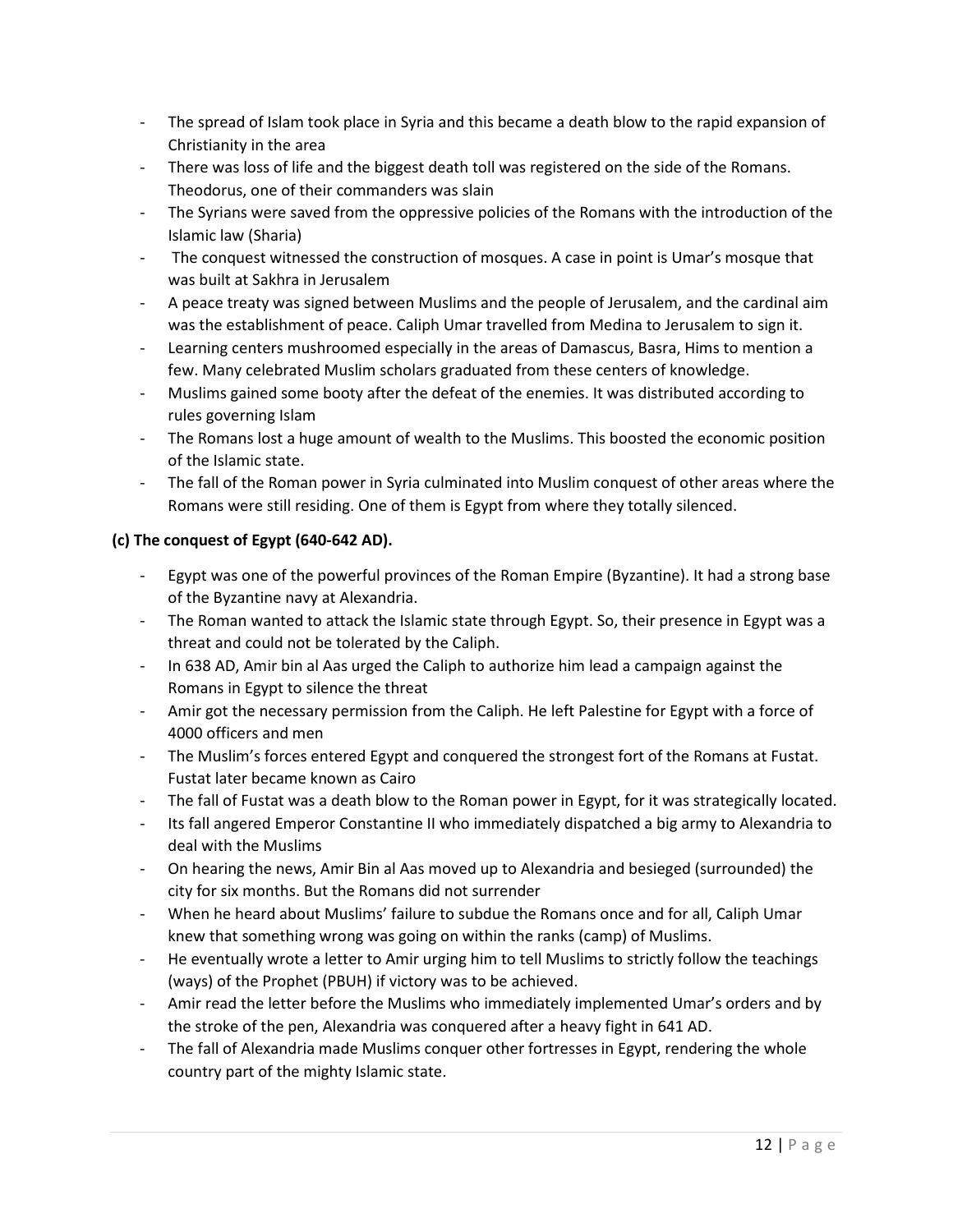# **Effects of the conquest of Egypt.**

- Thousands of the Byzantine soldiers died, other taken captives and others fled to Constantinople. Aretion, their command was also slain
- The Byzantine Empire lost a huge amount of wealth, food and money to Muslim forces which paralysed their future operations
- It should also be noted that, 4000 palaces and 4000 places of entertainment were all lost to the Muslims
- The conquest ended the inhuman annual custom of sacrificing a young girl to appease the gods of River Nile. It was believed, the sacrifice would keep the water level constant
- Many people embraced Islam and Christianity was given a death.
- The conquest of Egypt witnessed the expansion of Islamic state. the reason is that, Egypt was declared a Muslim state
- New cities were founded with the expulsion of the Romans. The cities included Fustat which was renamed Cairo, Alexandria to mention a few
- But Muslims did not enforce Islam onto non-Muslims. In this vein, local Christians and Jews were given freedom of worship by the Muslim conquerors.
- Various taxes imposed by the Romans were abolished and the general condition of the country improved.
- Prosperity and peace were seen in Egypt with the abolition of bad/oppressive leadership of the Romans
- The Miracles of Islam were displayed. It is said, Caliph Umar scribed a letter a dressed to River Nile regarding the flow of the Nile waters.

# **FACTORS FOR RAPID EXPANSION OF THE MUSLIM STATE UNDER THE CALIPHATE OF UMAR**

- Umar's personal courage and ambition in advancing the cause of Islam dictated the expansion of the state to several areas
- His ability to mobilize and command men at the battle field. He always urged them to mobilize resources and also engage in military encounter
- His personal knowledge and the geographical conditions of Syria and Persia. He knew these areas as a trader even before he embraced Islam
- The respect, trust and confidence he commanded among fellow companions was another formidable factor
- His selfless habit of attending to all social and personal problems of individuals won him support from even the non-Muslims
- Umar created a strong army which worked selflessly to silence all external threats such as the Romans and Persians
- Related to the above, the unequalled ability of his commanders also facilitated easy conquests, and hence the expansion of the state. Amir Ibn al-Aas was one of them
- The Muslim army exercised endurance and patience as taught by the Quran. For instance, they would walk long distances with limited supplies (resources)
- The Muslim army also observed war ethics as dictated by the Quran was another r factor that deserve mention. This won peoples' hearts
- The army was well motivated through the good pay which inculcated too much courage in them, and hence expansion of state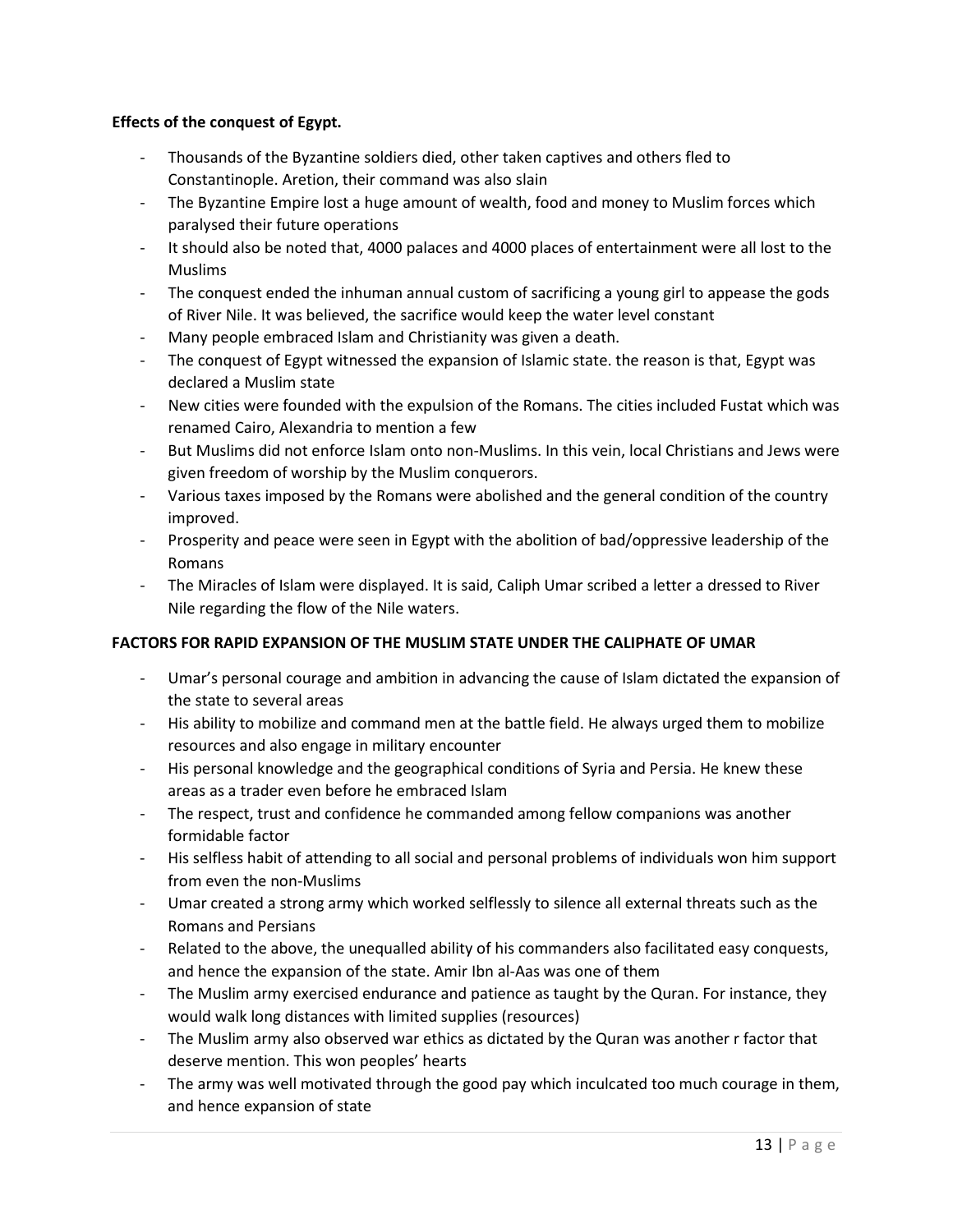- The unity of purpose that prevailed among companions. Muslims were not divided which enabled them defeat the enemies
- The desire to please Allah and none else made him to serve Islam with zeal leading to the expansion of the state
- His ability to choose men of unprecedented talents to man various provinces was a key to success. One of them was Amir Muawiya in Syria
- Generosity and fair treatment of his captives won many hearts to Islam which aided the extension of state boundaries
- His constant consultation of the shurah council saved him from many would be mistakes (shortcomings)
- The lifestyle of the neighbouring rulers who lived in extravagancy and arrogance as opposed to his simplicity made him a redeemer to such ruler's respect
- His intelligence and quickness of mind (foresightedness) saved him from would be manipulators

# **WHY WAS HE ABLE TO KEEP THE STATE TOGETHER**

- His command of respect and authority
- His insistence on the prevailing justice and equality to all
- He never took paramount decisions without consultation
- His system of constant communication with the provincial governors
- His decentralization of power among his governors. That is, they were his representatives in all capacities
- His intolerance of all un-islamic conduct especially among the governors
- His insistence on the rule of law (Sharia) and lack of bias or favoritism to particular individuals
- His economic policies especially in regard to tax collection. This was done humanely and peacefully
- His commitment to and respect for the agreements he entered with various rulers and communities kept the would be enemies under control

# **INSTITUTIONS INITIATED BY CALIPH UMAR:**

# **(a) Education:**

- Schools were opened during the Caliphate of Umar throughout the Caliphate which increased literacy levels within the Muslim community.
- He introduced the aspect of paying salary to the teachers in state owned schools. The Teachers at Medina were paid 15 dirhams a month
- Umar dispatched a group of Jurists to teach law (Sharia) in different parts of the state. for instance, AbdallahIbnMas'ud was sent to Kuffa, Ma'qalIbnYasir was sent to Basra etc
- He dispatched some companions who had learnt the whole Quran by heart to Syria to teach it to other Muslims. These included: UbadaIbinSamit, Ma'dhIbnJabal and Abu Dar'da
- In order to popularize the learning of the Quran, Umar made it compulsory for all Muslims to memorize some of its chapters. These are:Baqara. Nisae, Maida, Hajj and Noor. In these chapters, Islamic laws are given in details
- All students who memorized the whole Quran by heart were given scholarships and other facilities, thus promoting education in the Caliphate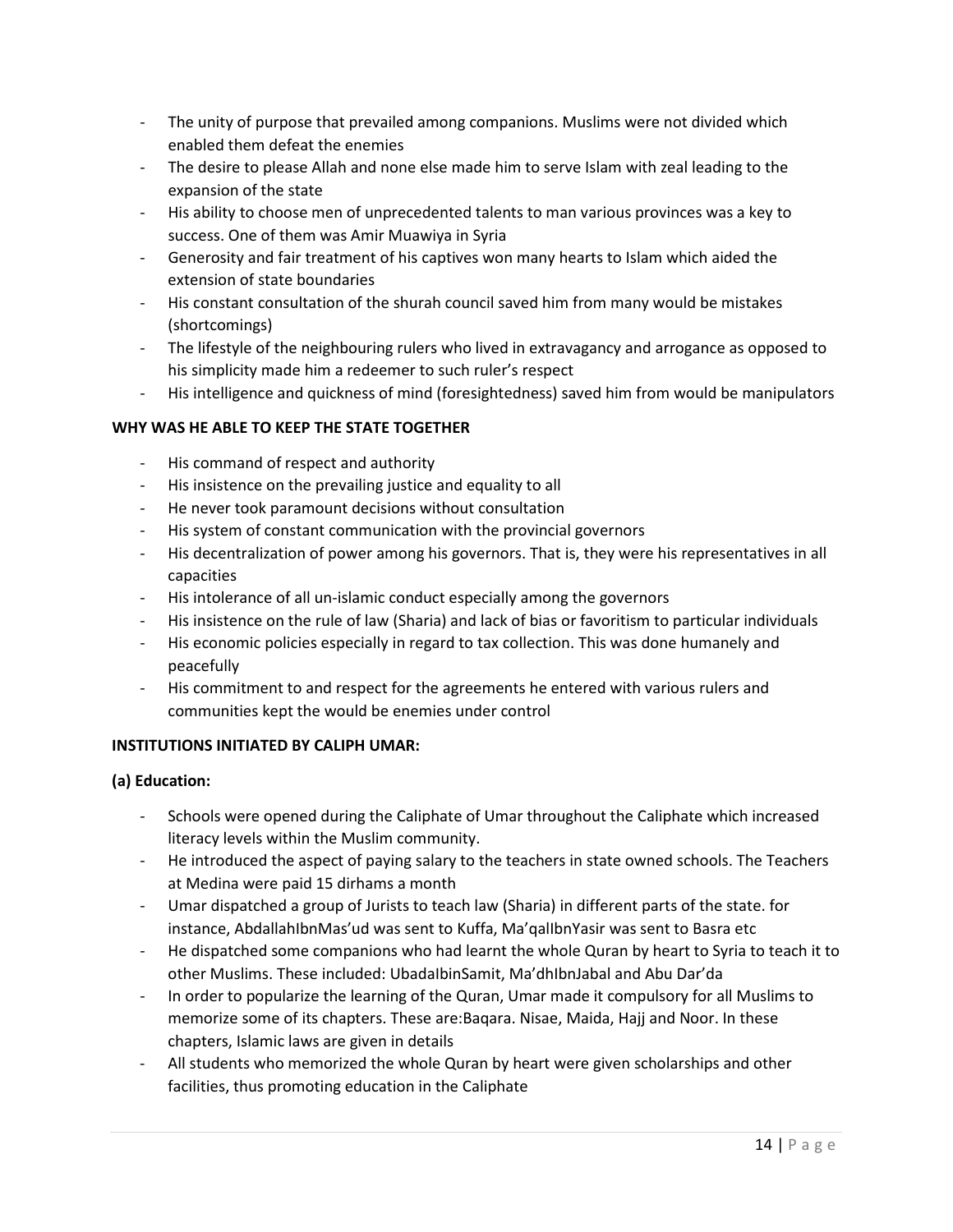- Umar introduced the concept of compulsory education at the time when nobody knew about it. This made Muslims learn Islamic law and the sciences of Quran
- Umar put an emphasis on the teaching the correct pronunciation of words. This developed Arabic language, which also simplified Quranic studies and recitation
- Umar gave less attention to hadith (sayings of the Prophet). With the exception of learned companions, he did not permit the general public to report hadith in order to avoid fabrications
- During his free time, Caliph Umar taught people the commands and prohibitions according to the teachings of Quran and hadith
- He appointed Abu Sufian teach Quran to the Bedouins. He also asked him (Abu Sufian) to taste their knowledge about the Quran.
- Caliph Umar is also celebrated for being the founder of Islamic jurisprudence (Fiqh) and also promoted its study throughout the Caliphate.

# **(b) Mosques:**

- Caliph Umar instructed his governors to build mosques and about 4000 of them were erected during his Caliphate
- He ordered the sacred mosque of Mecca to be extended and decorated. He purchased houses surrounding it to be create space for its expansion
- Umar built a wall around the sacred mosque of Mecca to separate it from the township. The wall defined the boundaries of the mosque
- The Prophet's mosque of Medina was also extended (expanded) to cover the growing number of Muslims. He purchased houses surrounding it for its expansion
- He ordered the construction of a platform in the courtyard of Medina mosque and allowed those who wanted to recite poems and deliver speeches to use it
- There used to be no lights in the mosques of Mecca and Medina before Umar's Caliphate. TamimDhari supplied lamps for the mosques with the Caliph's permission
- The floor of masjid Nabawi was covered for the first time not with expensive carpets but with mats in order to preserve the simplicity of Islam
- Umar himself built a mosque in Jerusalem at a place called Sakhra, which became known as Umar's mosque

# **(c) Administration**

- He created the Judiciary under Kadhis (Judges). The Kadhis were completely independent and paid good salaries so that they may not be bribed.
- A number of new cities were founded and these included Basra, Cairo (Fustat), Mosul, Kuffa to mention a few
- He divided the Islamic Caliphate into provinces each with a Capital. For instance, Hijaz had Mecca as its capital, Syria had Damascus
- He divided the provinces into districts each under an officer called an "Amiir". All of them would be invited to Mecca every year on the occasion of Hajj for general meeting
- He initiated the postal system for easy communication from the Capital to the rest of the state. Horses were used to carry messages all over the state
- Population census was introduced. It was carried out in the cities of Mecca and Medina for proper planning. This enabled him to know the poor, widows and orphans in the state.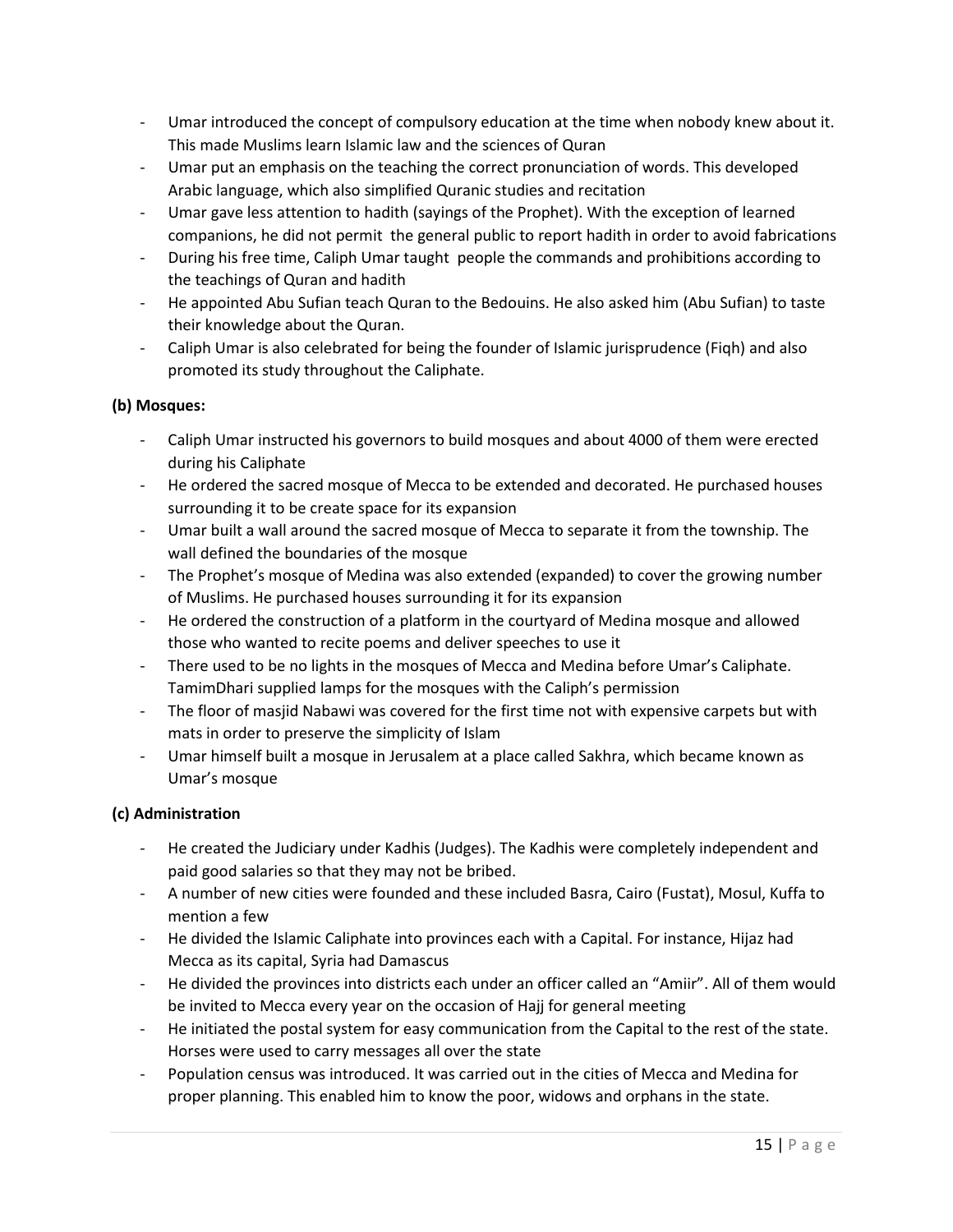- He introduced the Islamic calendar. The date of the start of the calendar was fixed as the date of Hijira of 622 AD. It is thus called the Hijira calendar
- He expanded the consultative council in a bid to strengthen his administration. Its work was to advise the Caliph on important matters of the state
- He enlarged the Baitulmaal (public treasury) and appointed an officer to govern it in each province of the Caliphate
- He expanded the Islamic state through conquests. In this vein, he conquered Persia, Syria and Egypt and silenced the enemies of Islam
- His personal care for the public and the poor deserves mention. He once found a man whose wife was in the throes of labour pains. Umar immediately called his wife who worked as a midwife
- Freedom of opinion was allowed on all occasions. This was extended to both men and women without discrimination. This strengthened his administration
- Muslims and non-Muslims were treated alike. He allowed the Jews and Christians to stay in the Caliphate and guaranteed their freedom of worship.

# **(d) Security**

- Umar introduced police department to keep law and order. Abuhurairah was appointed police chief of Bahrain by the Caliph
- He introduced the institution of prisons and jails. He bought five houses in Mecca and used them as prisons. Jails were set up in other places of the Caliphate
- He was the first to establish the army as a state department. He encouraged Muslims to join it and were well paid and their families given allowances
- Umar mobilized all able bodied Muslims to join the army to serve their nation. This enabled him to raise a powerful army
- The army was divided into different barracks for efficiency purposes. Each barracks was headed by a commander appointed by the Caliph
- Umar was at the top of the security system as commander in chief of the armed forces. The command post was at Medina
- Soldiers were highly trained in military science. That is why they were always victorious against their enemies
- The police and the army were well paid as a way of energizing them to exercise state assignments
- All families of soldiers were well maintained by the state to give the soldiers ample time to concentrate on state duties
- The army always followed the strict rules of engagement put in place by the Prophet (PBUH) and consolidated by Abubakar
- The army was under the strict supervision of the state (Caliph). He always communicated to the soldiers who were at the battle front so that they did not divert from the tenets of the Quran

# **(e) Economy**

The tax on non-Muslim traders was introduced by Umar. This was because they never paid Zakat yet Muslim traders had to pay Zakat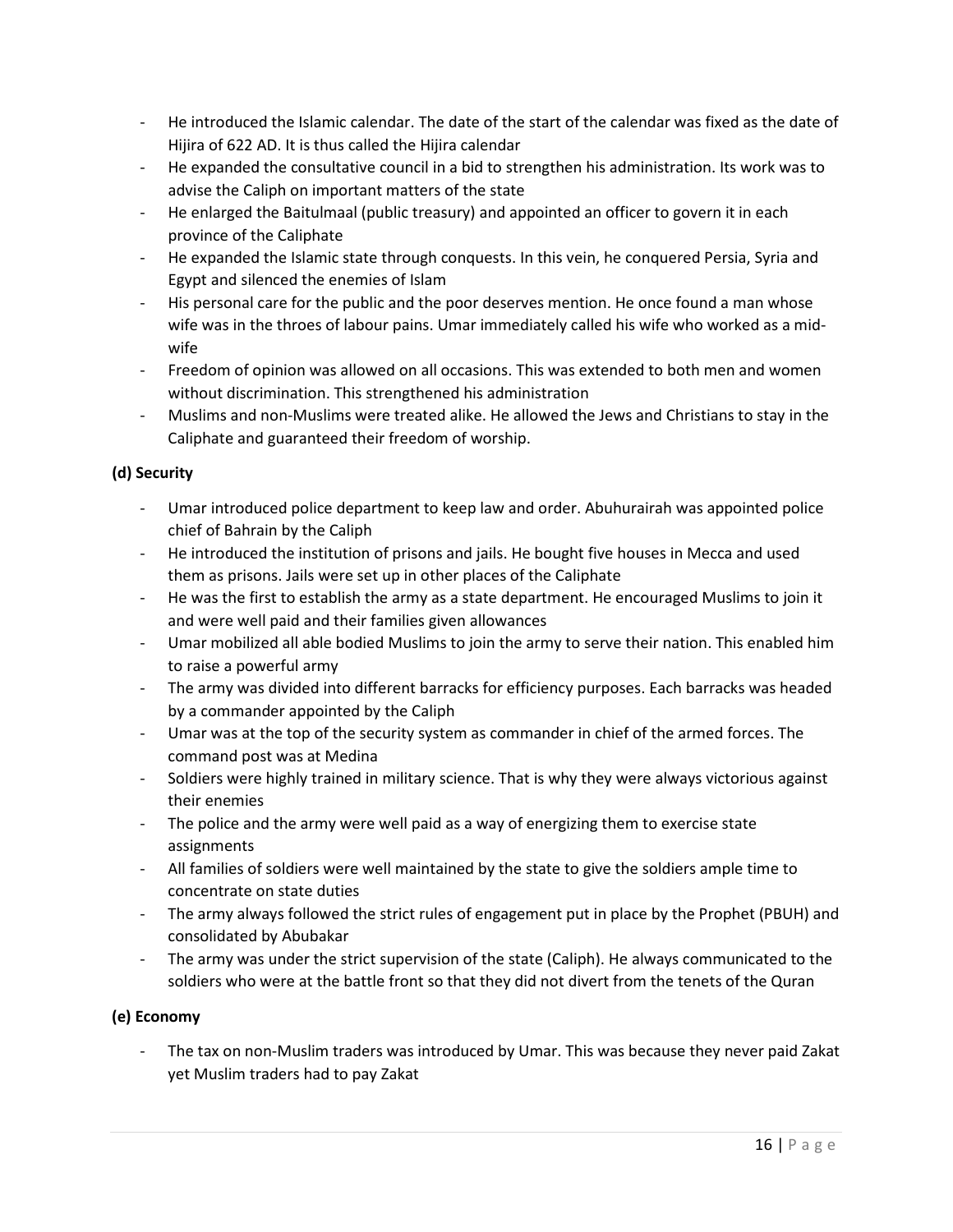- A number of Inns (rest houses) for travelers were built, hence easing peoples' movement from one place to another. Also, it generated income for the state
- Umar started allowance for the poor, under privileged and old non-Muslim citizens throughout the Empire
- He devised the policy of cultivating barren lands by assigning such lands to those who undertook it for cultivation. This increased food production
- A number of canals were dug for irrigation and for supply of fresh water. For instance, a nine mile long canal was constructed in Basra which brought water from River Tigris
- He built new roads and bridges to ease transport and communication. This boosted commerce not to mention the spread of Islam

# **UMAR'S DEATH.**

- In 644 AD, Caliph Umar made his last pilgrimage to Mecca and returned to Medina to attend to state duties
- In the same year, he was stabbed by the Persian slave called Feroz (Pirus) Nahavandi, also known as Abu Lu'lu.
- Feroz attacked Umar as he was leading the morning prayers, stabbing him six times in the belly and finally in the navel
- Umar was left bleeding profusely. Feroz tried to flee but people from all sides rushed to capture him. In the process, he wounded 12 other people, 6 of them died later
- Some historians say, Umar was attacked in response to his conquest of Persia, which means Feroz was on retaliation move
- Others say that Feroz attacked the Caliph because he thought the Caliph was not fair in Judging the case betweenhim and his master calledMughira
- It is said, Feroz slashed himself with his own blade and died (committed suicide) other than being brought to book.
- Caliph Umar died of the severe wounds three days later on Wednesday, 3rdof November, 644  $(26<sup>th</sup>Dhul Haji, 23 AH)$
- As per Umar's will, he was buried next to Masjid al Nabawi alongside the Prophet (PBUH) and Caliph Abubakar by Aisha's permission

# *Topic 3***THE CALIPHATE OF UTHMAN DHU AN-NURAYN.**

# **HIS LIFE BEFORE CONVERSION TO ISLAM:**

- Uthman bin Affan is remembered as a pious, gentle and kind man, known for his modesty and generosity
- He was the third successor of the Prophet (PBUH) who ruled for a period of 12 years. He assumed the throne after the demise of Umar al Farooq
- Uthman was born in Taif, one of the town in the vicinity of Mecca. The exact date is disputed as both 576 and 583 are indicated by Muslim historians
- Uthman belonged to the Umayyad clan (branch) of the Quraish tribe. It was a prominent clan of the Quraish tribe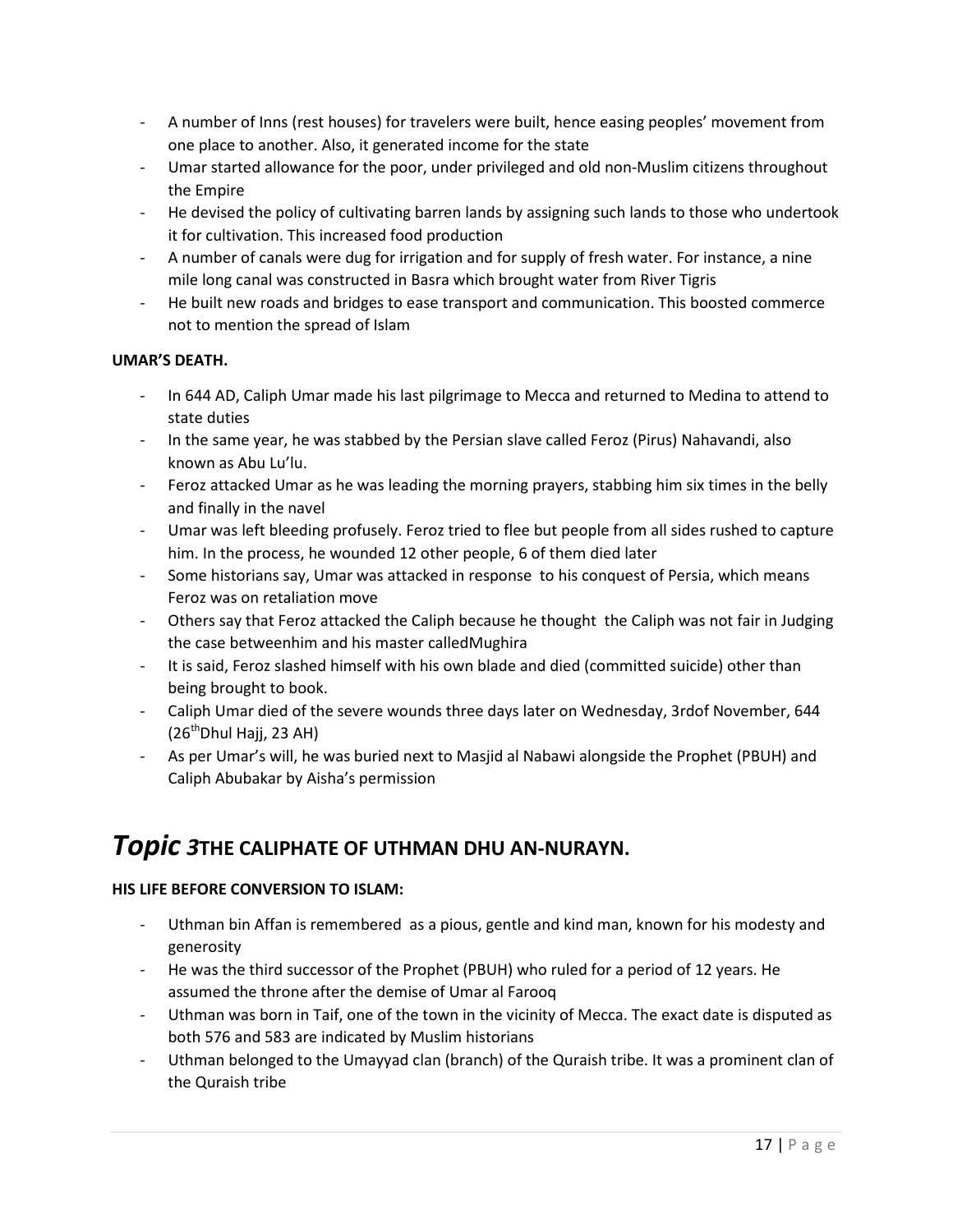- Uthman's father was called AffanIbnAbi al-Aas of the Umayya and his mother was known as ArwabintKurayz of Abdshams, both wealthy clans of the Quraish tribe in Mecca.
- Arwa's mother was Umm Hakim bint Abdul Muttalib, making Arwa the first cousin of Muhammad (PBUH) and Uthman his first cousin's son. Uthman had one sister called Amina
- Uthman's father, Affan died at a young age while travelling abroad, leaving Uthman with a large inheritance.
- Like Umar Bin Khattab, Uthman was able to read and write. This skill was not very common in the pre-Islamic Arabia
- He was a successful trader and a cloth merchant. This business made him one of the richest persons in Arabia
- Throughout his life, Uthman was known as a kind and generous man. Even before his conversion to Islam, he would freely give money to help those in need

# **UTHMAN ACCEPTS ISLAM.**

- On returning from a business trip from Syria, in 611 AD, Uthman learned of Prophet Muhammad's declared mission
- After a discussion with Abubakar, Uthman decided to convert to Islam. Abubakar then took him to the Prophet (PBUH) to declare his faith. He thus became one of the earliest converts to Islam
- Abubakar and Uthman were very close friends in Mecca. So, when Abubakar explained the good news of Islam to him, he readily welcomed it.
- He embraced Islam at the age of 34. His conversion followed that of Ali, Zaid, Abubakar and a few others.
- His conversion to Islam angered his clan's men, the Umayyads, who bitterly opposed the Prophet's teachings
- He converted to Islam during the days when the Muslims were being a bused and tortured by the Quraish in Mecca

# **HIS CONTRIBUTION TO ISLAM IN MECCA**

- Uthman got married to Prophet Muhammad's daughter, Ruqayya. This further cemented the relationship between the two, leading to Islamic progress
- Uthman was abused and tortured by members of his own family for the sake of Islam. For instance, his uncle tied his hands and feet and shut him in a dark enclosed room
- Uthman participated in the first Muslims' migration for the sake of Islam. This was in 615 AD when he and his wife Ruqayya joined other Muslims to move to Abyssinia.
- He was one of the secretaries of the Prophet (PBUH) and participated in the recording down of the Quran
- He was among the Muslims who were boycotted by the Quraish aristocrats for three solid years (617-620 AD). But to his undying zeal for Islam, he did not give up
- He assisted the Prophet (PBUH) to teach Islam to other Muslims. He taught them to read the Quran since he was literate
- He always helped Muslims who were rejected by their families for embracing Islam. To such people, he provided food stuffs and money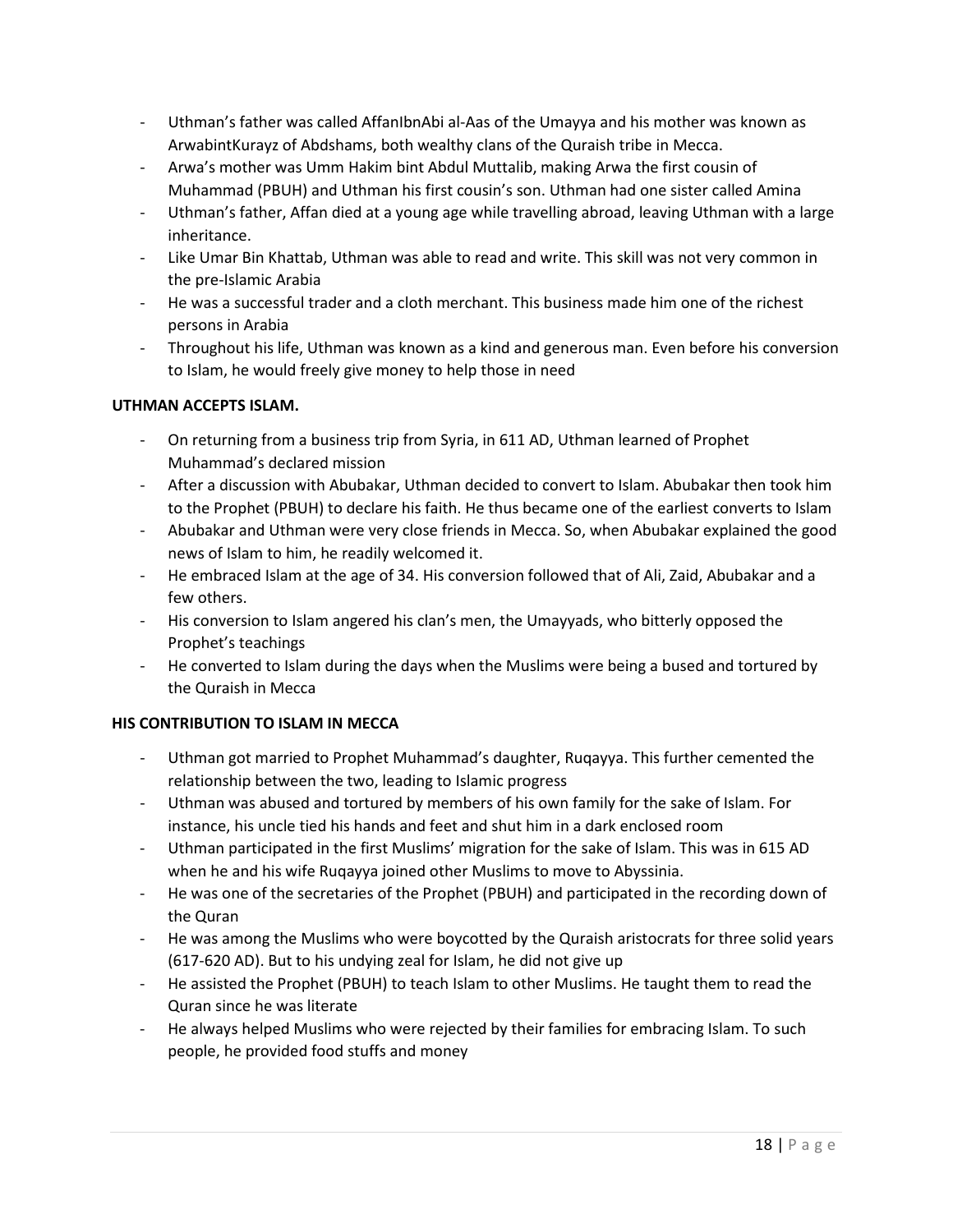# **HIS CONTRIBUTION TO ISLAM AFTER THE HIJIRAH**

- He migrated from Mecca to Medina for the sake of Islam which clearly proves his undying zeal for the new faith. He was able to sacrifice his life for the sake of Islam.
- While in Medina, he helped the Prophet (PBUH) in establishing the Muslim state. In this case, he participated in the formation of the Medina charter which created peace.
- He bought a well in Medina for Muslims' use. Muslims and non-Muslims used this water freely, which shows the generosity of Uthman
- Uthman participated in the building of the grand mosque of Medina. The mosque became the hub (center) of Islamic learning
- He participated in all battles fought to defend Islam except that of Badr in 624 AD when his wife Ruqayya was very sick. Ruqayya died before Muslims' Jihadists return to Medina
- After the death of Ruqayya, Uthman married Umm-Kuluthum, another daughter of the Prophet (PBUH), hence acquiring the title 'Dhu an-nurayn' meaning possessor of Two lights
- Every Friday, Uthman would buy slaves and set them free. Although he was wealthy, he had no servants. He equated servants to slaves.
- He was always a trusted advisor to the Prophet (PBUH) which saw Islam register progress in different fields
- In 628 AD, Uthman was sent to Mecca by the Prophet (PBUH) to inform them about Muslims' intention to visit the Kaaba to observe Umra rites. The event resulted into the signing of the treaty of Hudaibiyya
- He participated in the conquest of Mecca in 630 AD after the Meccas' violation of the treaty of Hudaibiyya. The event led to Islamic progress
- In the Tabook campaign against the Romans, Uthman gave in 1000 camels to support the Muslims' army. He also gave in horses and money
- He continued participating in the recording down the Quran. This was a significant contribution given the fact that Quran was revealed in parts and portions.
- He participated in burial arrangements of the Prophet (PBUH) in 632 AD.
- He was always supportive to the first three Caliphs in terms of advice, supporting financially Muslims programs to mention a few
- He used to pay Zakat hence boosting the Baitumaal (state treasury). The state treasury was used to cater for the poor, the needy etc.

# **HIS ASCENSION TO POWER.**

- Uthman was elected to office of the Caliph after the demise of Caliph Umar by a council of 6 men in 644 AD. He had clocked 70 years of age.
- Before his death, Umar had nominated a committee (panel) of six people to choose a Caliph from among themselves.
- They were to select the third successor within a period not exceeding three days after the death of Umar.
- The six persons were chosen from the senior companions of the Prophet (PBUH). These were Uthman bin Affan, Ali bin Abu Talib, Zubair bin Awwam, Talha, Sa'd bin Abiwaqqas and Abdul-Rahman bin Auf
- Out of the above six, theleading candidates were Ali bin AbuTalib and Uthmanbin Affan.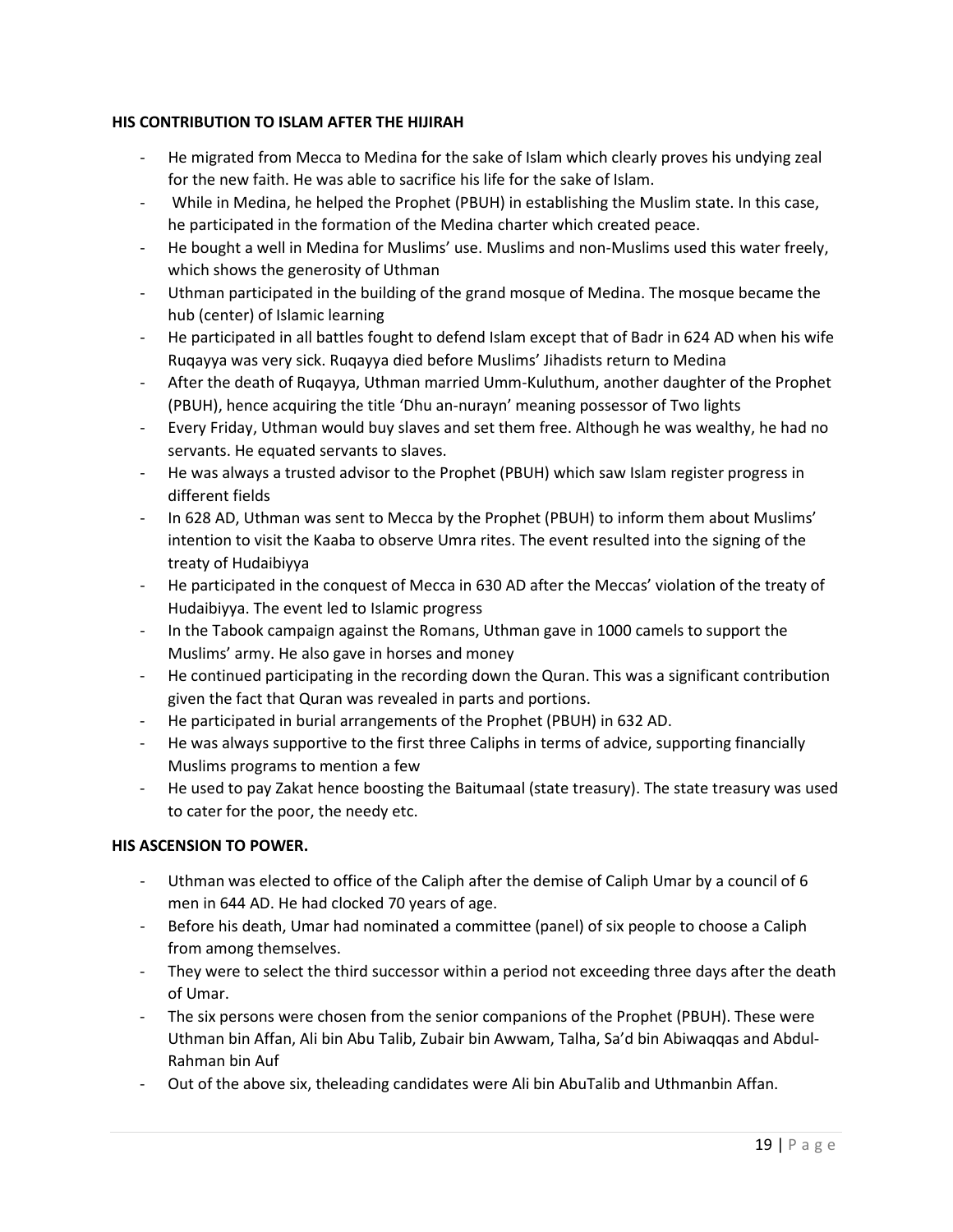- Umar had directed that elections should not delay. That the successor should be determined within three days after his death
- The touchy issue was that, with the exception of Talha who was out of Medina on Umar's death, the other five had failed to nominate one another. It seemed all of them were ready for the office
- After long meetings, Abdul-Rahman bin Auf suggested that one person withdraws his name and then have the right to nominate the Caliph
- All agreed to the suggestion, but none was willing to withdraw till he himself withdrew his name to ease the exercise
- He consulted each of the candidates independently about each one's ability to manage the Caliphate.
- He consulted Ali and asked him whom he would wish to become Caliph after him in case he were to become one. Ali said Uthman and when asked the same question, Uthman suggested Ali
- Abdul-Rahman took his time making more consultations. He tried to get a unanimous vote but again he failed.
- At last, the third night came. In the morning of that night, he had to announce his decision. He sat the whole night holding talks with the other 4 members of the panel
- At last, the call to the morning-prayer brought these talks to an end. After the prayer, he stood up and addressed the general public thus:
- "Oh people, I have given my best thought to the matter. I have talked to different people and got their opnion. I hope you will not differ withmy opinion."
- All accepted and he announced Uthman as the Caliph. He immediately took the pledge of loyalty at the hands of Uthman and he was followed by everybody including Ali. Thus, Uthman became the third Caliph
- Following the pledge of loyality from the companions, Uthman gave an address to the people in which he upheld the policies of the previous Caliphs

# **MAJOR PROBLEMS FACED BY CALIPH UTHMAN.**

# **1. Problem of administering the provinces:**

- Caliph Uthman combined 3 provinces of Syria, Palestine and Jordan into one big province called Syria and appointed Muawiya bin Abu Sufian as its governor. This new arrangement did not please some Muslims
- In Iraq, governor Sa'd had a complaint with Abdallah bin Masood, the treasure. The case was investigated and it was discovered that Sa'd was not right. Uthman replaced him with Walid bin Uqba
- Still in Iraq, Walid who replaced Sa'd was not liked by some People as he was accused of drinking alcohol. Uthman removed Walid from office and appointedSa'd bin al Aas as governor. This was in 30 A.H
- In Egypt, there was a conflict between Abdallah bin Sarh (revenue officer) and Amir bin al Aas (Army commander). Uthman investigated the case and found that Amir was not right. Amir was recalled back to Medina and Abdallah bin Sarh was made full governor. This annoyed Amir
- In Iran, which was under the administration of Basra, Governor Abu Musa was accused (wrongly) of favouring the Quraish. Uthman recalled him to Medina and appointed AbdallahIbn al Amir as the new governor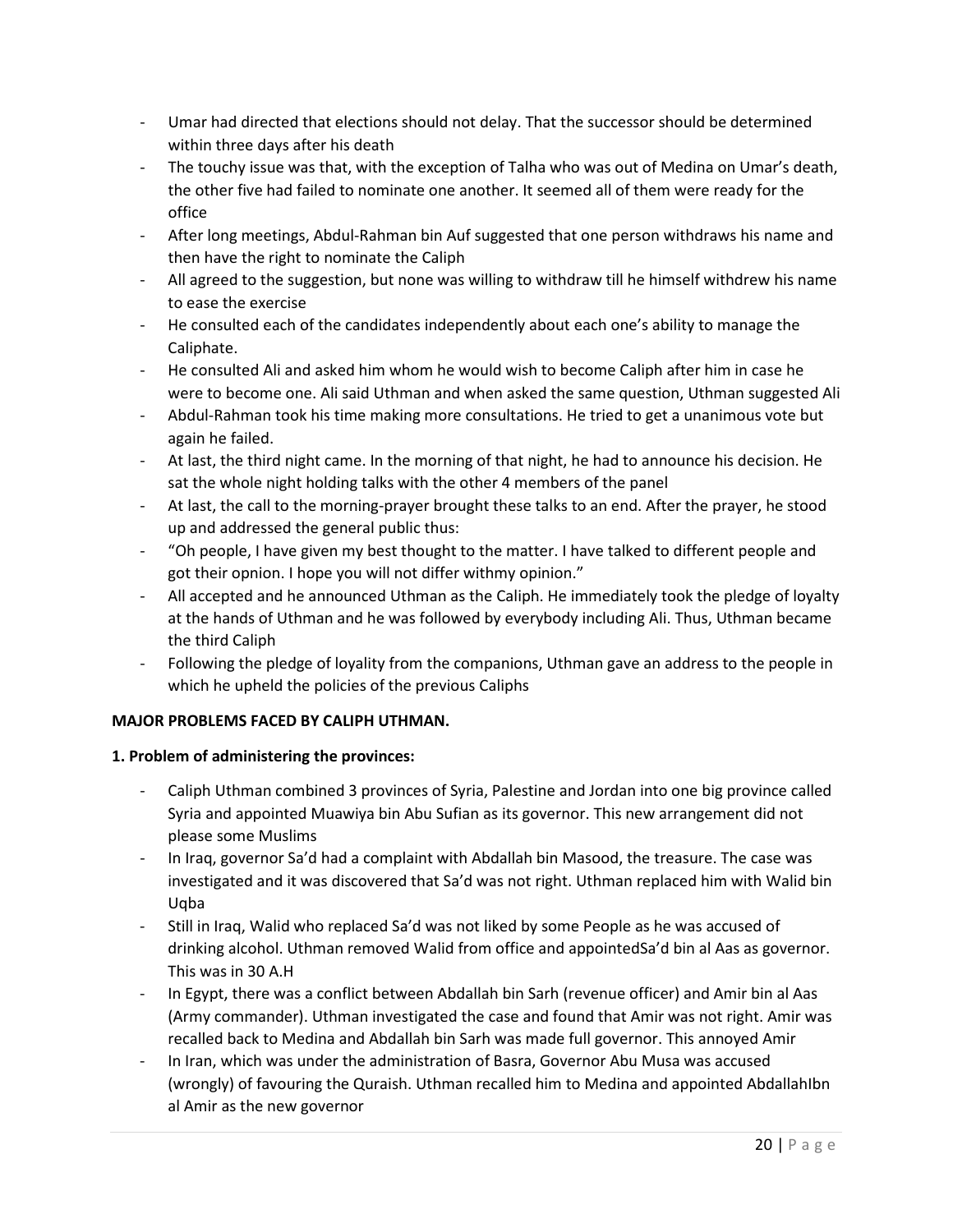# **2. The conspiracy of AbdallahIbnSaba :**

- AbdallahIbn Sabah, a Jew from Yemen converted to Islam to cause confusion among Muslims. He became a dangerous epidemic to Uthman's leadership. Most of the false accusations against the Caliph were made by Ibn Sabah
- They wrongly accused governors most of them being senior companions of the Prophet prompting the Caliph to punish them. For instance, Governor Walid was wrongly accused by the Sabaits in Iraq of consuming alcohol for which he was flogged by the Caliph.
- When the Caliph punished such officers after evidence being presented against them by the Sabaits, Ibn Sabah turned round and criticized the Caliph for punishing innocent people
- Caliph Uthman's house was besieged by the rebels in Medina, not allowing him to attend congregational prayers at the grand mosque. They did not even allow him to go for hajj rites in that year (35 AH)
- He confused prominent companions (Sahabas) of the Prophet into doubting the Caliph Uthman's judgment in administration
- He incited violence against the Caliph in various provinces in the Caliphate such as Egypt, Kuffa, Basra and Syria by making false claims against the governors
- As a result of the false claims, the people in the provinces of the Caliphate started demanding the transfer of the govenors by the Caliph
- When Uthmandied,Ibn Sabah misinformed Aisha that Ali had knowledge of Uthman's murder and that he (Ali) was friendly to the rebels (assassins/sabaites). This led to the battle of the camel of 656 AD
- When Uthman returned his uncle to Medina, Ibn Saba criticized Uthman for violating the Prophets' instructions. The Caliph was accused of favouring his kins
- He claimed that every Prophet left a wasi (administrator) who was his relative. He claimed that Moses madeHaroon his wasi. So, Prophet Muhammad's wasi was his brother Ali. So the Caliphate ofAbubakar, Umar and Uthmanwas unlawful
- He started to give wrong commentary of various verses of the Holy Quran and twisted their meaning in favour of his beliefs.
- The Sabaits also forged letters about the Caliph and the governors accusing them of injustice. The letters also indicated that Ali, Talha and Zubair had full sympathy with them and their mission and that they disliked the Caliph (These 3 were the leading sahabas at the time in Medina)
- When Ibn Sabah sent message to Muawiya that Ali was behind Uthman's murder, the result was the battle of Siffin of 657 AD

# **3. False accusations (Allegations):**

- He was accused of performing full prayer at Minna yet the Prophet (PBUH) and his two successors (Abubakar and Umar) used to shorten them.
- It was alleged that Uthman was extravagant and gave away money to his relatives, hence squandering the Baitummaal
- He was accused of burning the Holy Quran. This is when he ordered the burning of some copies that differed from the original copy compiled by Abubakar
- That he mistreated other companions of the Prophet (PBUH). For instance, that he forced Abu-Dhar to live in a remote village of Rabdha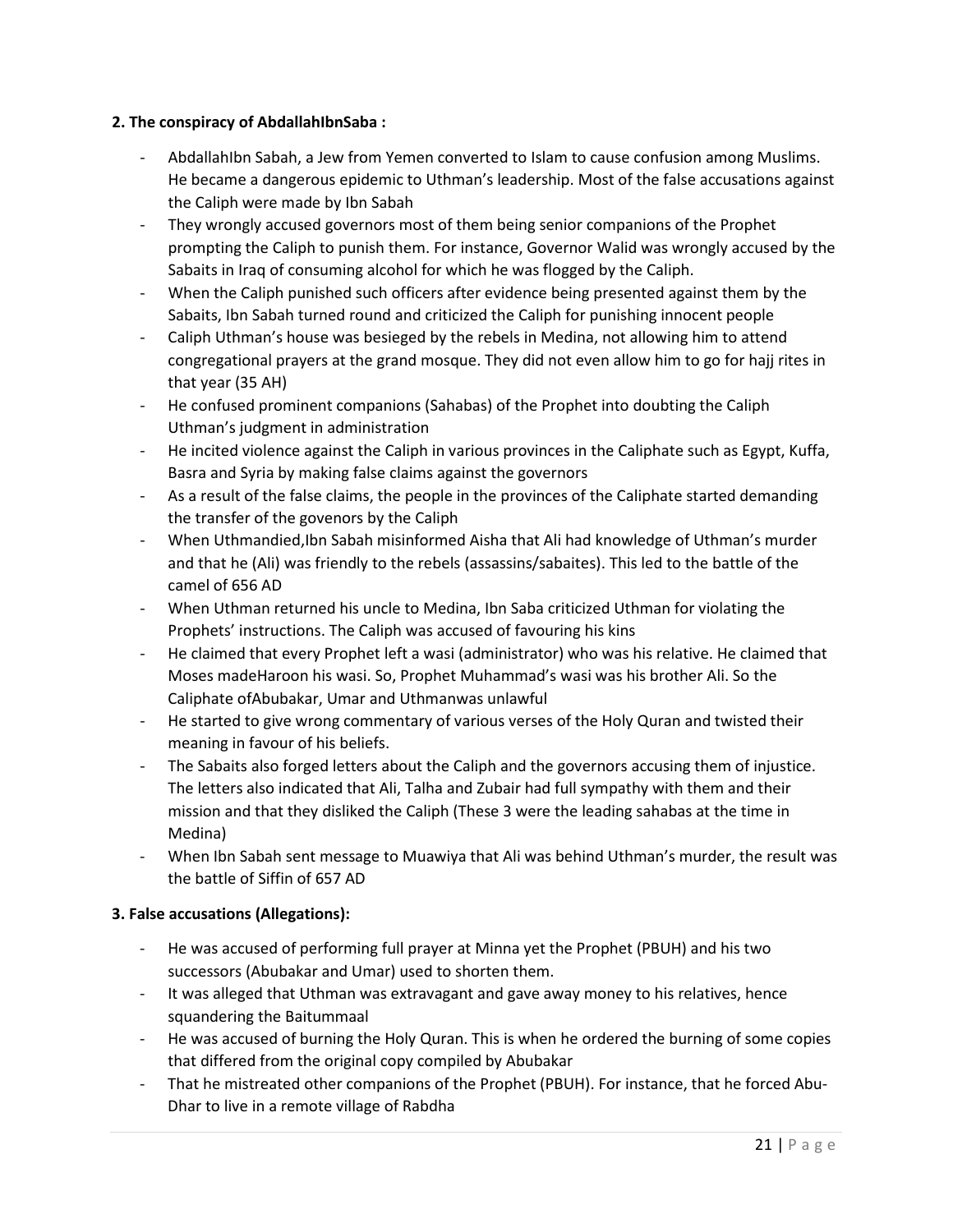- Caliph Uthman returned his uncle, Hakam to Medina after the Prophet had exiled him to Taif on account of mistreating his neighbours.Uthman also donated to him 100,000 dirhams.
- He was accused of introducing a tax on horses yet during the Prophet's time and the first two Caliphs, such tax never existed
- That he appointed young officers from Umayyad clan as governors yet they were inexperienced in administrative issues, were oppressive and misused public wealth
- That he employed his relatives some of whom were not upright (God-fearing). They gave Walid bin Uqbah as an example who was accused of drinking alcohol
- He was accused of favouring some governors and kinsmen to acquire private property. For instance Hakam, Marwan's father took the estate of Fadaq. Marwan was Uthman's secretary.
- He was accused of being a weak leader who allowed provincial governors to pile up wealth at the expense of state duties, yet the first two Caliphs never allowed such a thing
- He was accused of demolishing people's houses during the expansion of the grand mosque of Mecca and the Prophet's mosque of Medina
- He was accused of ignoring advice of Senior companions from among Muhajiroon and Ansar concerning state affairs
- He was accused of old age. That at 80 years, he could not easily react and handle situations which needed immediate action

# **4. Rebellion in Medina and assassination of the Caliph**

- Caliph Uthman was killed by the rebels (Sabaits) on Friday, the 17<sup>th</sup> of Dhul hajj, 35 A.H (17<sup>th</sup> July, 656 AD) in medina
- In 35 AH, the rebels started coming in small groups from various places like Basra, Kufa and Egypt. They were about 3000 in number
- The rebels wanted Talha to be the next Caliph. Others preferred Zubair while others were in favour of Ali bin Abu Talib
- Afew days later, the people of Medina were surprised to hear shouts of "revenge", "revenge" in the streets of the city
- Ali bin Abu Talib tried to cool them down but they did not listen to him. They went straight to Uthman and told him to resign his post or else they would kill him
- Uthman however told them he was not ready to drop the responsibility entrusted to him by the Almighty Allah.
- The rebels then laid a siege on Uthman's house and this went on for forty days. They did not allow him to come out to attend congregational prayers
- Some brave Muslim youths like Hassan, Hussein, Muhammad bin Talha and Abdallah bin Zubair were guarding the gate of Uthman's house
- During the siege, the Caliph sent Abdallah bin Abbas to Mecca to lead Muslims in observance of Hajj rites and also inform people about the rebels
- A prominent companion called Mughira bin Shu'ba requested the Caliph to take action against the rebels but he refused saying this would lead to the death of many Muslims
- The rebels were afraid that since the Hajj was coming to an end, a number of supporters of the Caliph would come to Medina and silence them
- They then decided to kill the Caliph without delay. They climbed the back walls of the house and entered the room where Uthman was reciting the Quran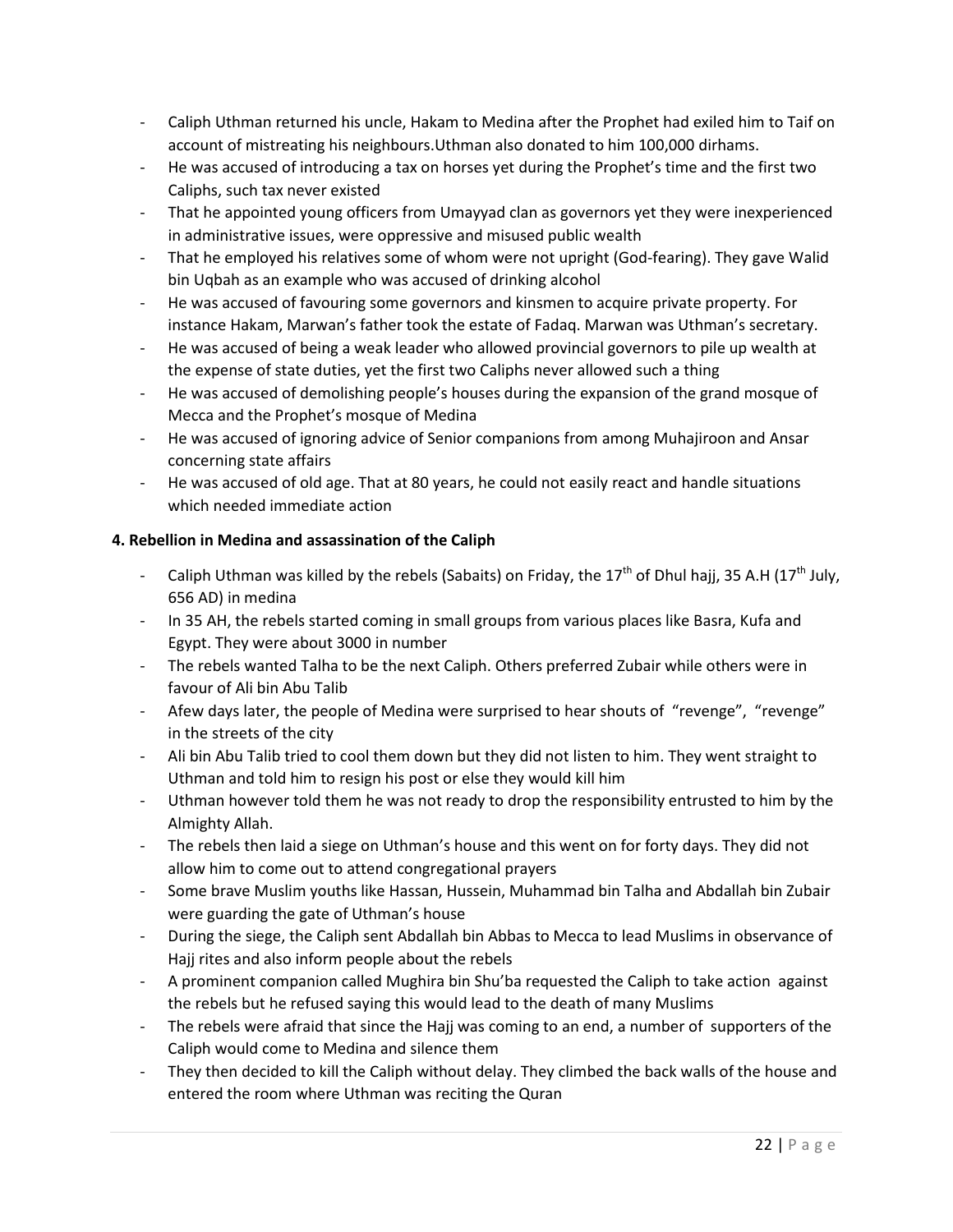- One of the rebel hit his head with an axe while the next struck him with a sword. His wife, Naila tried to shield him but the fingers were chopped off
- After injuring Uthman, one of the rebels, an Egyptian named Amr bin Hamq cut off the Caliph's head. This took place on the  $17<sup>th</sup>$ Dhul-Hajj 35 AH.

#### **REVISION QUESTIONS:**

- 1. Under what circumstances was Caliph Uthman murdered?
- 2. Describe the murder of Caliph Uthman

#### **CONSEQUENCES OF UTHMAN'S MURDER**

- The murder of Caliph Uthman tarnished the image of the person of Caliph as a successor of the Prophet (PBUH).
- It created a feeling among Muslims that the Caliph must be answerable to the Muslims for his actions and he could be removed from office
- Uthman's murder re-awakened the old Arab tribalism which the Prophet (PBUH) had struggled to eliminate
- It destroyed the unity of Muslims since the Umayyads and the Hashimites became enemies. The reason was that, the former accused the latter for the murder
- The assassination of Uthman led to the rise of Ali as the Fourth successor of the Prophet (PBUH).he was selected by Muslims in Medina since he was the most suitable person.
- It also caused misunderstandings between the Ansar and Umayyads as the center of power was shifted from Medina to Damascus in Syria where Muawiya had strong influence
- The city of Medina lost its position of being the seat of Islam. the next Caliph, Ali transferred his offices to Kuffa in Iraq while his rival, Muawiya transferred his to Damascus in Syria
- The Ansar lost their position in the Caliphate. These had shielded all people who had come from Mecca since the great hijira. This was no longer the case as companions moved to other places
- The assassination of Uthman introduced civil wars in the Community of Muslims. For instance, at Basra, Aisha engaged Ali in a heavy fight. Ali was also fought by Muawiya at Siffin
- The expansion of the Islamic state suffered a setback. The reason is that, there followed conflicts between Ali (The next Caliph) and other companions such as Aisha and Muawiya

# **ACHIEVEMENTS OF CALIPH UTHMAN**

- Uthman ended the rebellions in various provinces of the Islamic Caliphate. This brought peace and tranquility in the Caliphate, hence the growth of Islam
- Uthman's Caliphate also saw further expansion of the Islamic state. it was at this time that Islam reached the Atlantic coast in Africa
- He standardized the Holy Quran following the Quraish dialect. All other copies written in other dialects were withdrawn and burnt in a bid to safeguard the authenticity of the Holy Book
- Uthman constructed a huge dam to protect the city of Medina against floods
- He also regulated the supply of water in the city of Medina. Therefore, Muslims were able to access enough water for domestic use
- He established guest houses in different parts of the Caliphate which were to be used by travelers. This provided revenue to the state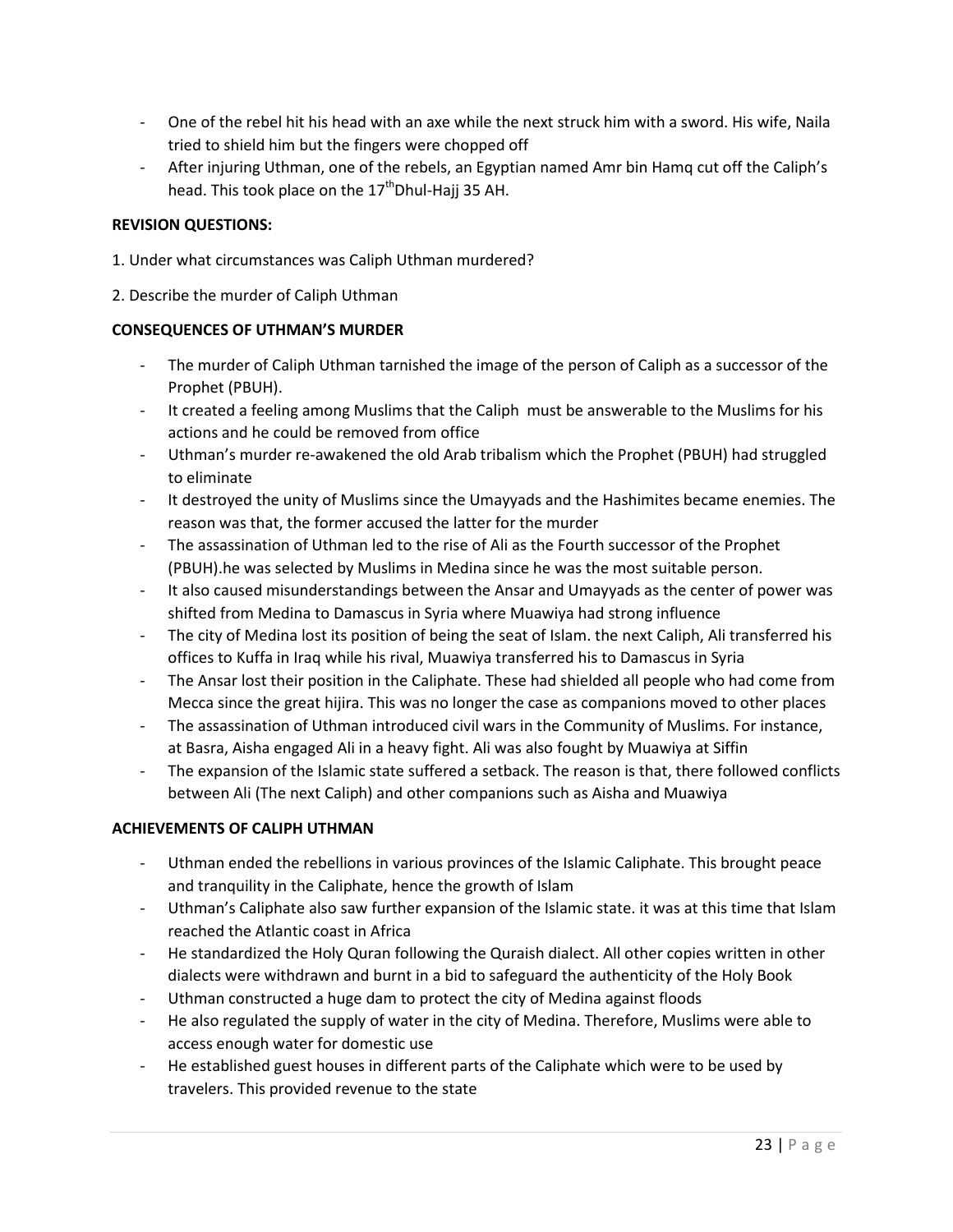- Uthman expanded the Prophet's mosque in Medina with increased number of Muslims. He purchased the surrounding areas to facilitate the expansion
- Uthman introduced farms for breeding camels and horses on a wide scale. In this way, he promoted the activity of rearing animals and trade
- Uthman built roads and bridges which facilitated transport and communication which also boosted commercial activities in the state
- Uthman sent teachers to the conquered territories to teach the new converts their religion
- Caliph Uthman also showed his courage and determination to serve Allah as he refused to resign his office as demanded by the rebels
- Uthman constructed mosques in various parts of the Caliphate. These were not only places of worship but also places of worship
- Schools were established in the Caliphateto facilitate the teaching of Islamic sciences, that is, Quran and Hadith. This promoted Islamic jurisprudence
- Caliph Uthman re-organised the administrative divisions of the Caliphate for easy governance
- Caliph Uthman built a number of canals in the Caliphate to encourage agriculture. This increased food production
- Uthman was the first Caliph to organize a naval force. This was seen in Syria during the administrative control of Amir Mawiya
- He conquered some parts of Europe such as Spain when he deployed general Uqba bin Naufal (Nafi) as commander of the army. The chief commander was Abdallah bin Saraah

# **UTHMAN'S CHARACTER**

- He was a very pious companion of the Prophet (PBUH) and a man of high character
- He was the most modest and shy of all the companions of the Prophet (PBUH)
- He was a strict follower of the sunnah of the Prophet (PBUH)
- He used to fear Allah very much and tears would role-down his cheeks when he remembered about life in the grave.
- He used to read the Quran so regularly and in fact he was killed while reading the Quran.
- He was a very generous companions of the Prophet (PBUH) and never hesitated to contribute in the cause of Allah
- Uthman was very soft in speech and if any person spoke to him in a harsh tone, he always repliedgently
- He was very much interested in education and he established a library at the back of his house to allow Muslims use it for research
- Uthman was a very rich companion of the Prophet (PBUH). He never took allowances from the state treasury (Baitulmaal)
- Uthman was very humble and could sometimes sleep in the mosque covered with a simple blanket without any body guard.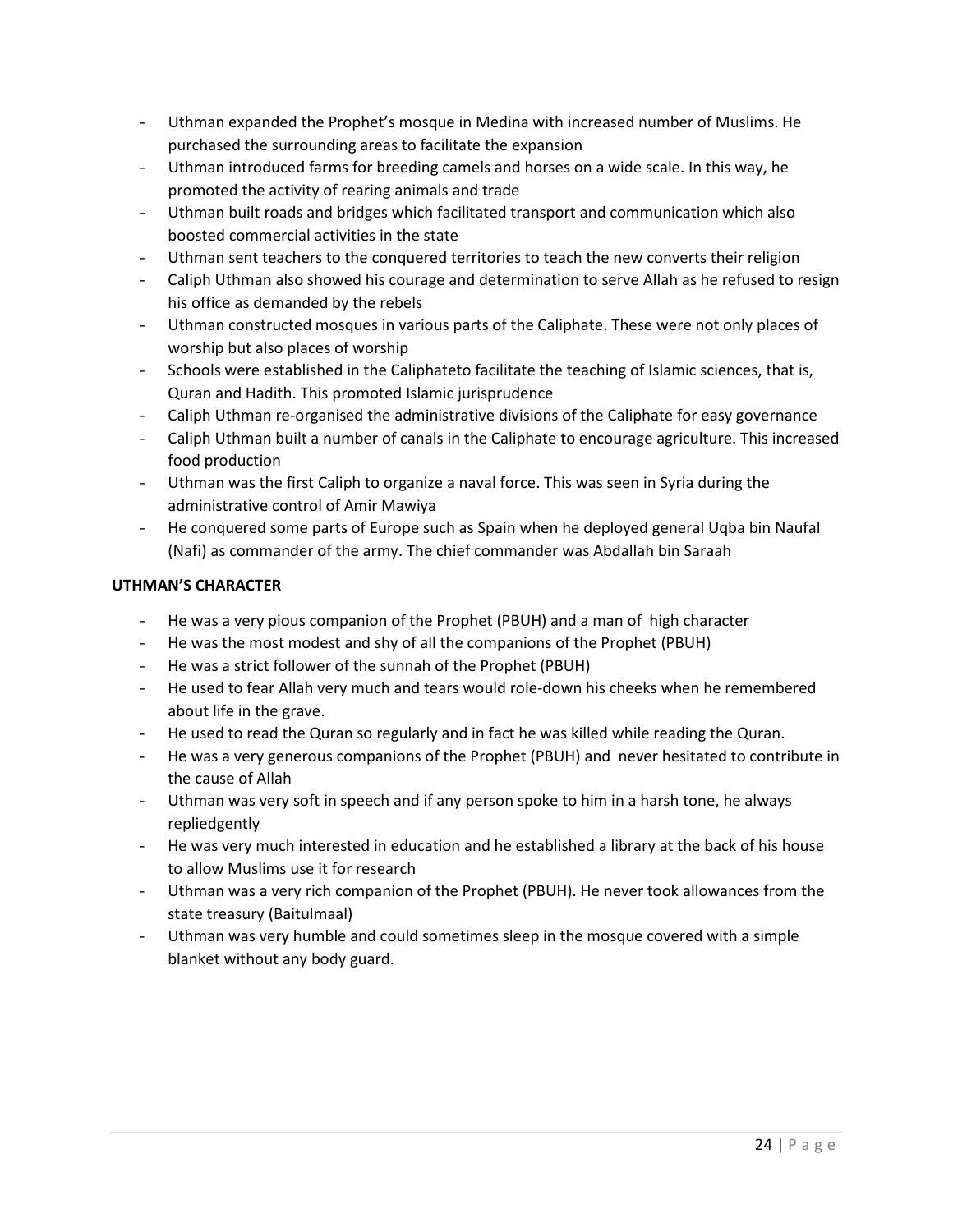# *Topic4* **THE CALIPHATE OF ALI ASADULLAH**

# **HIS EARLY LIFE:**

- Ali bin Abu Talib was born in Mecca in the year 600 AD, 30 years after the birth of the Prophet (PBUH)
- He belonged to the Hashim clan of the Quraish tribe. His clan was one of the respected families in Arabia
- Ali's father was called Abu Talib, one the nine uncles of Prophet Muhammad (PBUH). It is this Abu Talib who raised Muhammad (PBUH) following the death of his grandfather, Abdul Muttalib
- His mother was called FatumabintAsad of the Hashim clan. When Abu Talib(her husband) died, she embraced Islam and migrated to Medina with her son, Ali. She died in 625 AD
- The above clearly shows that Prophet Muhammad (PBUH) and Ali were brothers since their fathers were all children of Abdul-Muttalib
- When Ali was still a child, his care was taken over by the Prophet (PBUH) after his marriage with Khadija. The Prophet took Ali as his own child.
- The Prophet (PBUH) loved Ali so much because of his noble qualities
- When the Prophet (PBUH) received revelation of the Quran in 610 AD, Ali was 10 years old. He embraced Islam, hence becoming the first youth to believe in Muhammad's mission.

# **HIS SERVICES TO ISLAM BEFORE HE BECAME CALIPH**

- Ali accepted Islam though still a young boy. He thus became the first youth to embrace Islam and he was among the earliest converts to Islam
- In 613 AD, though still a young boy, Ali vowed to protect the Prophet and eventually became his chief bodyguard, a service he rendered till the Prophet's death
- He sacrificed his life for the sake of Islam when he stayed in the Prophet's house the night the Quraish planned to assassinate the Prophet in 622 AD
- The items which the Meccans had kept with the Prophet (PBUH) were returned to them by Ali on the Prophet's instrucctions
- He migrated from Mecca to Medina for the sake of Islam. He thus contributed to the building of the Muslim state of Medina
- When Ali clocked 21 years, the Prophet (PBUH) married him to his daughter, Fatuma, hence strengthening the relationship between the two
- Ali joined other Muslims to participate in the construction of the Prophet's residence and the grand mosque of Medina
- He participated in all battles to defend Islam with love, courage and bravery. The battles includedBadr, Uhud, Khandaq etc. As for the battle of khandaq, it was only Ali who fought and killed one Abduwood.
- In the battle of Uhud, he suffered multiple injuries. Some historians say, 60 wounds were inflicted on him. Due to his bravery, the Prophet named him Asadullah, meaning the Lion of Allah
- He was the secretary of the Prophet (PBUH) at Hudaibiyya in 628 AD when Muslims signed a treaty with the people of Mecca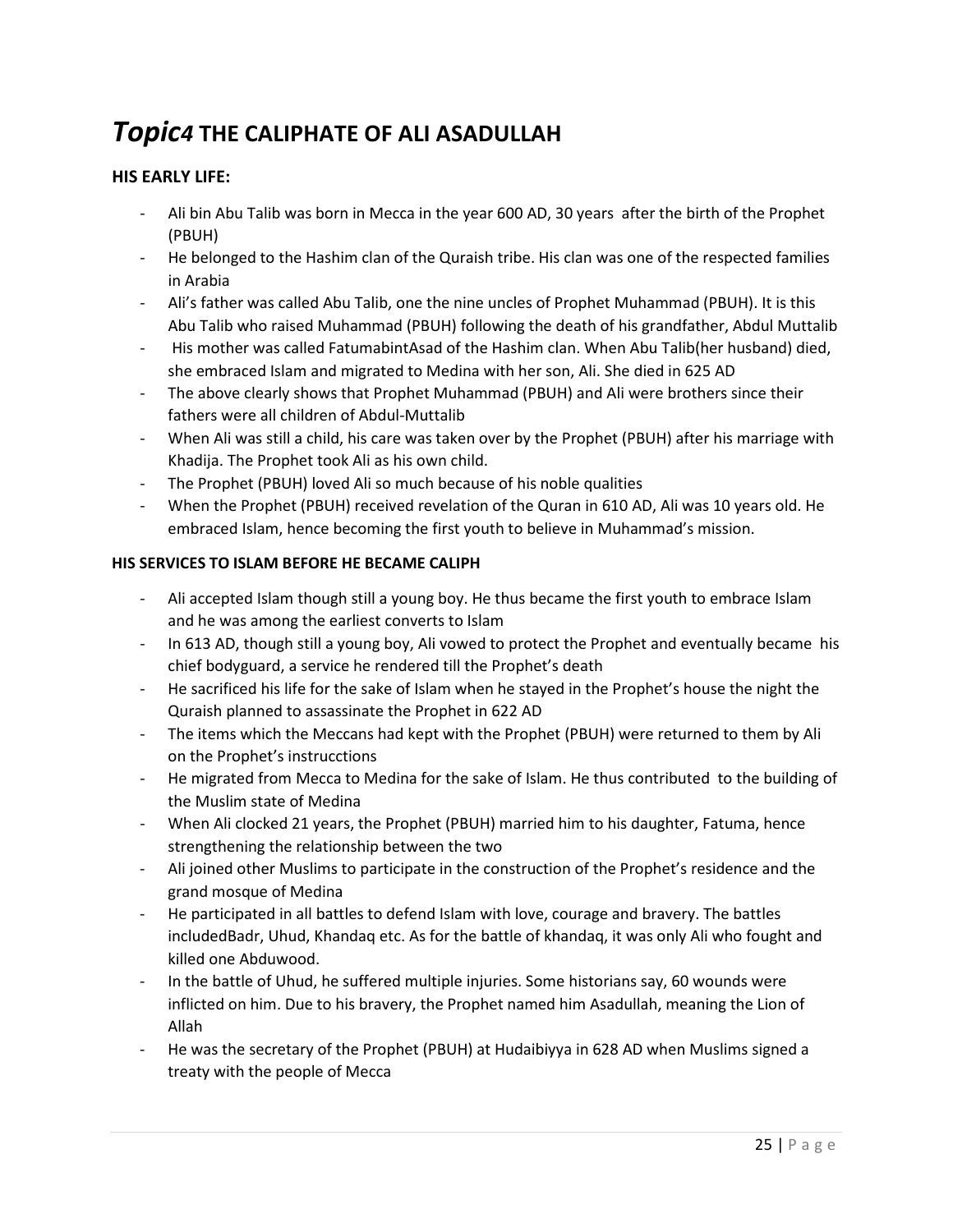- He participated in the conquest of Mecca in 630 AD as a result of the violation of the Hudaibiyya treaty by the Quraish. It was Ali who held the flag of Muslims
- In the expedition of Tabuk in which the Prophet (PBUH) participated, Ali was left in charge of Medina on the Prophet's directives
- Ali was among the literates and he had deep knowledge of the Quran. He was among the companions who recorded down the Quran
- He also had deep knowledge on other Islamic sciences and due to this, the Prophet (PBUH) named him the 'Gate of knowledge'
- In 9 AH (631 AD), Ali was sent by the Prophet (PBUH) to Mecca to deliver to Muslims' pilgrims the verses of Quran which had just been revealed. The verses were about treaties between Muslims and non-Muslims
- When the Prophet died, Ali was one of the companions who arranged his burial (washing him, wrapping him and laying him in the grave)
- Ali also supported and helped the three Caliphs, that is, Abubakar, Umar and Uthman, rendering a great service to Islam

# **HOW WAS ALI ELECTED TO OFFICE**

- Ali bin Abu Talib was among the Muhajiroon who became the fourth successor of the Prophet (PBUH). He assumed office in the year 656 AD (35 AH) after the death of Uthman
- Following Uthman's assassination, the whole city of Medina was plunged into total confusion and violence. It was under such circumstances that Ali was to become the fourth Caliph
- After the burial of Uthman, Ali's name was proposed by some Muslims for the post of Caliph. Other people approached were Talha and Zubair.
- At first Ali refused to accept the office because of violence within the city of Medina which had caused insecurity
- Most people who had proposed his name were had taken part in the murder of Uthman. This put Ali in a state of confusion
- Other companions of the Prophet (PBUH) also urged him to accept the responsibility of Amiir al Mu'miniin (Caliph) because he was suitable for it compared to others
- Having been requested by fellow companions to accept the responsibility, Ali agreed and was finally declared the  $4<sup>th</sup>$  Caliph
- Ali's acceptance of the mantle of leadership was the best thing to do given the fact that the whole city was now under the control of the rebels. So, there was need to restore order
- It therefore followed that on  $21<sup>st</sup>Dhulhajj, 35 AH, Ali received pledges of loyalty from most of$ the Muslims. Those who did not pledge loyalty fled to Syria to join Amir Muawiya.
- First, the insurgents (Rebels) pledged their loyalty and they were followed by the general public of Medina.
- Some companions like Talha and Zubair hesitated to take the pledge, but they were forced into doing so by the rebels
- It is also noted that majority of the Umayyad family declined to pledge loyalty to Ali before solving the murder of Uthman
- Such were the circumstances under which Ali became the  $4<sup>th</sup>$  Caliph at a time when the once powerful united Muslim state was under a big threat of civil strife and disunity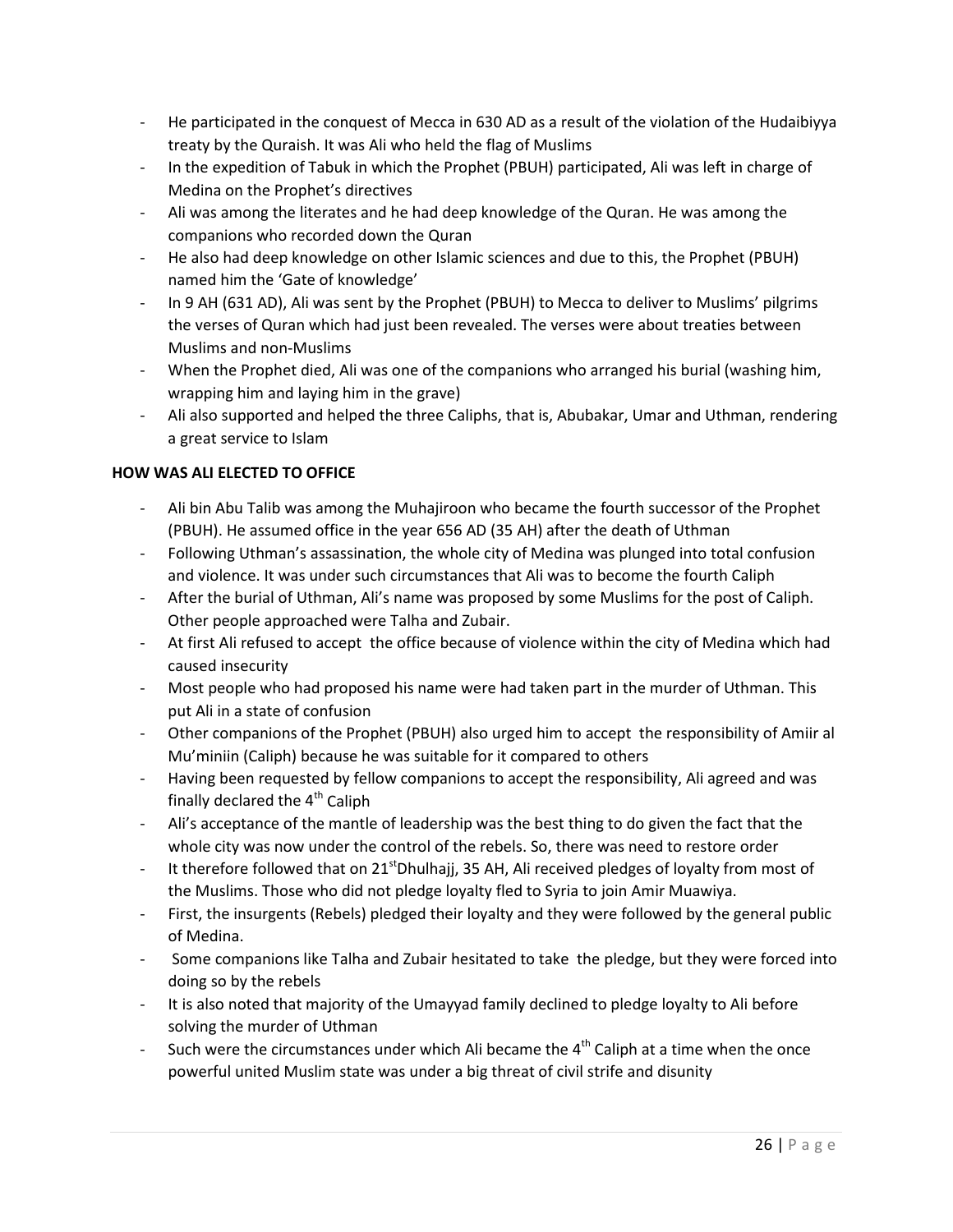# **THE BATTLE OF THE CAMEL (JAMAL) OF 656 AD**

- The battle of the camel sometimes called the battle of Jamal took place at Basra in Iraq on the 7<sup>th</sup> November 656 AD. It was between Lady Aisha's forces and Caliph Ali
- It is called the battle of the camel because Aisha, the Prophet's widow commanded her forces while mounting (seated on) her camel
- At Basra, Ali and Aisha had tried to avoid war, but the Sabaits (Rebels) forced the two forces of believers into a bloody war
- The war was caused by the assassination of Caliph Uthman bin Affan. When the assassination took place, Aisha was in Mecca for pilgrimage. The sad news found her there.
- She was shocked the news of the tragis death of Caliph Uthman and she wanted the new Caliph, Ali bin Abu Talib to put the assassins to justice
- Aisha appealed to the people of Mecca for support in avenging Uthman's death before recognizing Ali as the next Caliph
- Meanwhile, Zubair bin Awwam and Talha bin Ubaida had left Medina and informed Aisha of the events surrounding Uthman's death
- The two informed her that, although they had pledged their loyalty to Ali, this was done under duress. They also wished that Ali should put the assassins to trial
- They said they supported Aisha in her quest for justice. The three (Aisha, Talha and Zubair) raised a force of 30000 men and matched to Basra against Caliph Ali
- They captured the city of Basra and rounded up a number of Ali's supporters and those who were suspected to have murdered Uthman. Those who were found guilty were killed
- Hearing the news, Caliph Ali raised a force of 20000 officers and men to match to Basra and settle the dust of turmoil
- The two armies met outside the city of Basra. Ali then suggested that negotiations should be carried out to resolve the conflict. This was done and the war fever was ended
- But when the people who had murdered Uthman heard that negotiations had gone on smoothly, they caused chaos on both sides
- They feared that, should peace prevail, Caliph Ali would have ample time to look for the rebels and bring them to book
- Just before dawn, the rebels came out and attacked Aisha's army. Aisha was made to think that it was Ali who had attacked her army
- On the other side, Caliph Ali's army was also surprised to hear (see) the opposing army launching an attack on them
- Soon, both armies were engaged in a serious battle. Aisha was in her tent seated on a camel. Some fighters surrounded the tent (the camel) to protect her
- When Ali saw the increasing number of people losing their lives in defense of the camel, he commanded the camel to be speared. This was done and it fell down.
- Muhammad bin Abubakar, Aisha's brother together with Ammar bin Yasir took Aisha and her tent to Medina safely on Caliph Ali's orders.
- This marked the end of the battle with victory on Ali's side. We cannot say Muslims wanted to fight and kill each other. What is clear is that the war was cultivated by the rebels.
- Several Muslims died including Talha and Zubair. In total, 10000 people lost their lives. Out of the dead were 70 people who were defending Aisha and her camel, and they were all Quraish
- This battle is also known as the first Fitna or Muslim civil war in the history of Islam.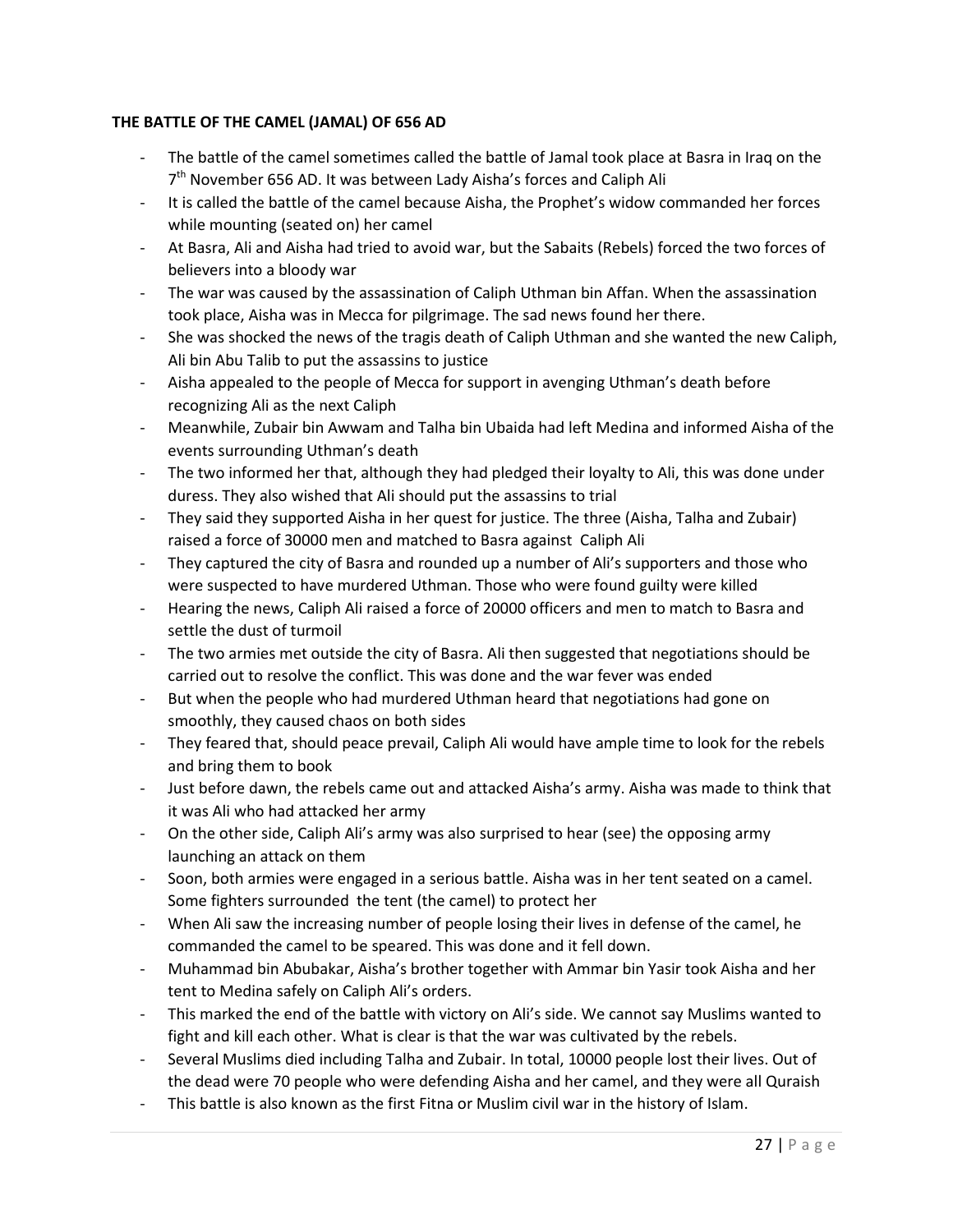#### **EFFECTS OF THE BATTLE:**

- It opened a new chapter in the history of Islam called the Fitna period; the period of civil wars between great companions of the Prophet (PBUH)
- Lady Aisha's forces were defeated by Caliph Ali's forces. Her defeat marked the end of the rebellions in Basra
- Aisha was not mistreated as a captive of war. She was taken to Medina under the escort and care of her own brother, Muhammad bin Abubakar
- There was loss of life. In total, 10000 Muslims died including some great companions of the Prophet (PBUH), namely Talha and Zubair
- Caliph Ali was able to restore law and order in the city of Basra and the Caliphate in general
- There was loss of property in the course of fighting. For instance, Aisha's camel was killed to save Muslim's lives
- It was an eye opener to the Caliph to raise an army loyal to him ready to put down any other rebellion in the Islamic state
- After the battle, the rebels refused to go back to their areas of origin, they continued carrying out subversive activities in the Caliphate
- The war makes us learn that some people convert to Islam for fulfil their ulterior (selfish) motives. They are not genuine Muslims but simply hypocrites!
- The war gave birth to another war at Siffin. This was between Muawiya, the governor of Syria and Caliph Ali. Muawiya accused Ali of fighting Aisha, the mother of believers

# **THE BATTLE OF SIFFIN (657 AD)**

- It was fought between Muawiya bin Abu Sufian, the governor of Syria and Caliph Ali bin Abu Talib on the banks of river Euphrates in Siffin around the present-day Syrian city of Raqqa
- After attaining victory at Basra (battle of the camel), Ali turned his attention to Syria where Muawiya was the governor and who had proved to be rebellious.
- The Caliph left with an army of 80,000 officers and men. Muawiya also mobilized 120,000 men to face the challenge.
- One historian, Yaqubi wrote that, Caliph Ali had 80,000 men of which 70 had fought in the battle of Badr, 70 had taken the oath at Hudaibiyah and 400 prominent Ansar and Muhajroon. He says, Muawiya's forces were dominated by Syrians
- The commanders on Ali's side were Ali himself, Hassan bin Ali, Hussein bin Ali, Abbas bin Ali, AmmarIbnYasir, Ashtar, Muhammad bin AbuBakr etc. Muawiya's force was commanded by himself, Amir bin al Aas, Marwan, Walid bin Utbaetc
- The two armies had encamped at the site for more than two months, trying to avoid conflict and to settle the situation through negotiations.
- The negotiations were initiated by Caliph Ali but Muawiya remained stiff. He insisted on Ali's punishing the assassins which was impossible at this critical time.
- On July 26<sup>th</sup>, the-would be avoided war started and lasted till July 28<sup>th</sup>. It was a fierce battle that cost lives of many a Muslim.
- Faced with a disastrous defeat, Amir Bin al Aas, one of Muawiya's commanders made 5000 of his front soldiers to fasten copies of the Quran on their spears and laces.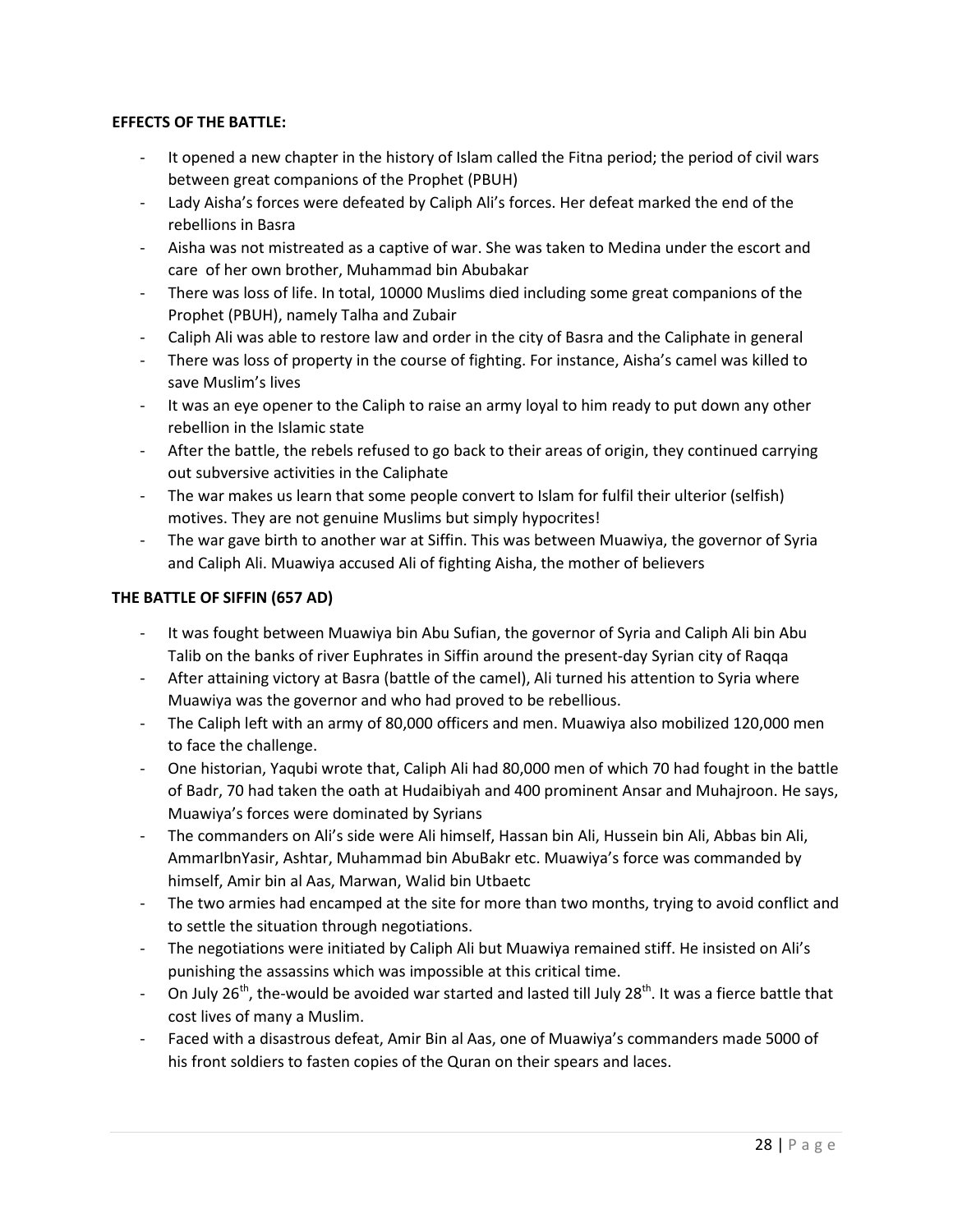- Amir ordered them to move towards Caliph Ali's soldiers, as they shouted: 'Allah is the Greatest, Allah is the Greatest, Allah is the Greatest. This is the Book of Allah. May Allah judge between us.'
- The cunning words had a magical effect on the Caliph Ali's soldiers who began to shout the same words from their side.
- The Caliph was very much surprised at this move. He became helpless when his army split into two. Some wanted the battle to continue while others wished to stop fighting
- Al Tabari reports that Muawiya said: 'Ali bin Abu Talib had two right hands. One of them was cut at Sifin, meaning Ammar bin Yasir and the other today, meaning al-Ashtar.'
- Abdallah bin Amru, one of Muawiya's officers said: 'surely I heard from the Prophet saying, Oh Ammar the rebellious group will martyr you.' This clearly shows that Muawiya was not right to fight Ali. He was rebellious!!
- The war ended in a stalemate. Nobody worn the war as the matter was referred to arbitration

# **EFFECTS OF THE BATTLE**

- The battle came to an end with the general agreement between the two parties. So, it ended in a stalemate.
- Ali's army was divided. Some broke away and they became known as Kharijites (separators). These caused more chaos in the Caliphate
- The war proved the Prophet's prophecy. He once said: 'Oh Ammar, the rebellious group will martyr you.' Ammar bin Yasir was killed at Siffin by Muawiya's forces
- The negotiations between Caliph Ali and Muawiya failed and instead a civil war brokeout in the Caliphate, hence fermenting further trouble
- Also, the arbitrations and the war itself unveiled the true colours of Amir Bin al-Aas. It shows how cunning and manipulative he could be in state matters.
- Muawiya later declared himself a caliph and started conquering some parts of the Caliphate. For instance, he conquered Egypt and governor Muhammad bin Abu Bakr was killed
- The BanuUmayyah established a dynasty that became known as the Umayyad dynasty and its first ruler was Muawiya. He assumed the Title, 'Muawiyah I'
- With the establishment of the Umayyad dynasty by Muawiya, hereditary rule was introduced in the Islamic state. In this case, leadership was from Father to son.
- The headquarters of the Islamic state were transferred from Medina to Damascus in Syria by Muawiya. This boosted the Syrians
- With the transfer of the headquarters from Medina to other areas, it lowered the position of the great city and the Ansar felt cheated
- The Kharijites started hatching plans of eliminating Ali, Muawiya and Amir Bin al-Aas. Their argument was that the trio were the cause of insecurity. Apart from the other two, Ali was killed
- The position (office) of the Caliph was tarnished, hence marking the end of the golden age of the Caliphate.
- The Muslim community was divided into rival groups. These were: Hashimites, Umayyads and Kharijites. The bond of unity which the messenger of God had created was broken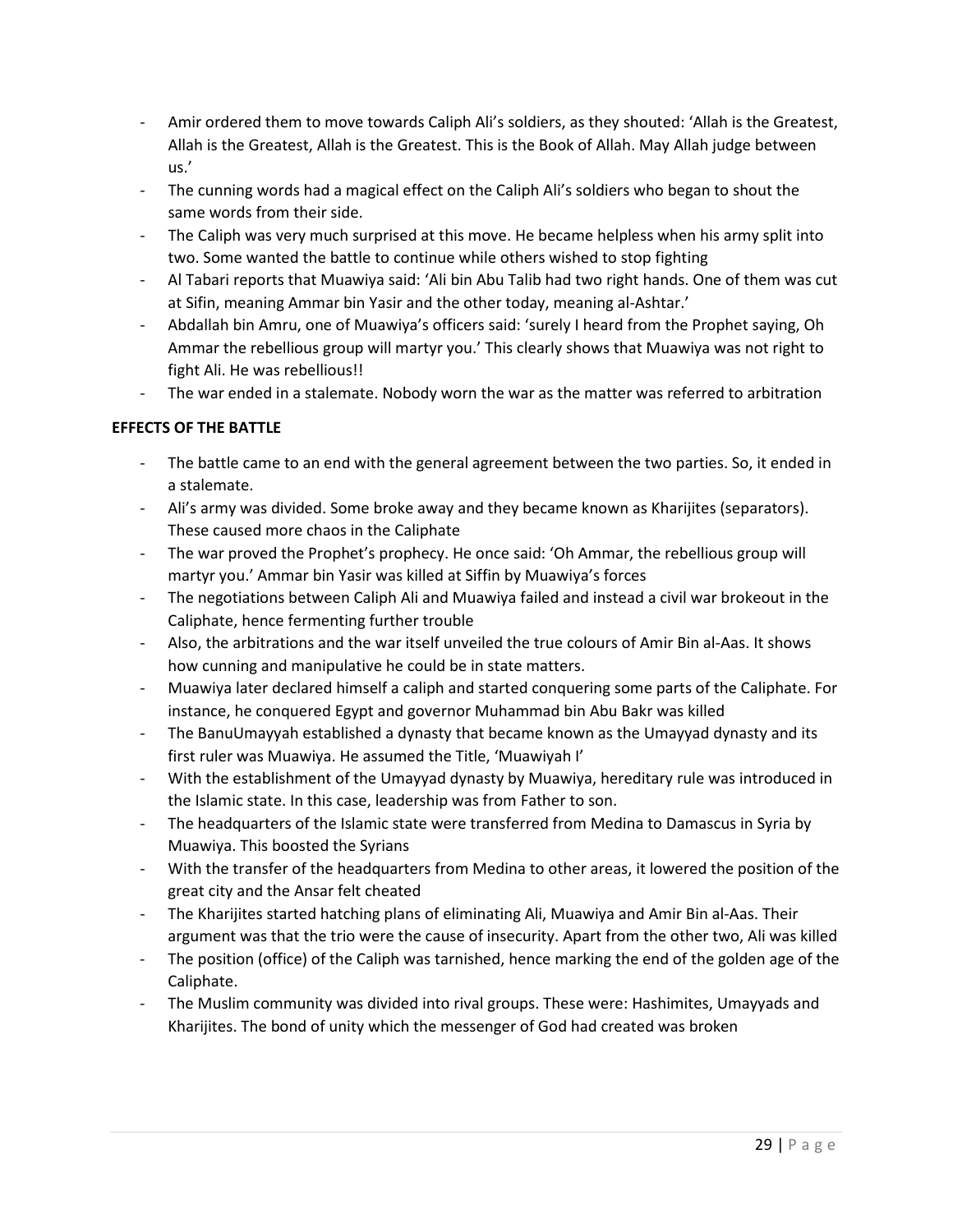#### **PROPBLEMS FACED BY CALIPH ALI:**

- He got a lot of opposition from some great companions of the Prophet such as Zubzir, Talha, Aisha, Muawiya to mention a few. This denied him energy to execute his duties.
- The battles (civil wars) in his caliphate caused no less problems. At the battle of siffin alone, it is estimated that 65,000 Muslims perished. These were Muslims fighting and butchering each other
- Muawiya the governor of Syria, who self-styled himself as caliph, was another challenge. He refused to recognize Ali as Caliph after the death of Uthman. He even incited some Muslims against Ali.
- The Kharijite movement born out the battle of Siffin was another challenge. These elements caused chaos which eventually led to the death of the Caliph
- The hypocrites became another challenge. These were led by AbdallahIbn Sabah, a Yemenite Jew who pretended to have embraced Islam. he incited Muslims against their leaders
- Ali assumed office of Caliph after Muslims had become divided over the death of Uthman, the third Caliph. He had therefore to work round the clock to bring them which was not easy
- By the time he became Caliph, the state treasury had run bankrupt. This means he could not solve immediate financial challenges yet Zakat was poorly observed.
- He lacked a loyal army. Yes, many Muslims supported him, but these were seen in some areas of the state. in Syria, the Muslims had been turned against him and therefore, could not render support
- His inability to make independent decisions was another challenge. He made some changes in administration which were rejected. For instance, the new governors he appointed were rejected
- The split in his army at the time unity was needed, became a serious epidemic. Part of the army joined Muawiya in Syria, putting the position of the Caliph at stake
- Ali was unfortunate that he had weak political representatives such as Abu Musa. This particular Abu Musa failed to properly represent the Caliph at the round table after the Siffin encounter
- Ali was not given enough time to look for Uthman's assassins. There was chaos everywhere in the state. So, he failed to bring the rebels to book. He could not rush into it for he would have punished wrong people
- Caliph Ali lost some territory to Muawiya, the governor of Syria. For instance, Yemen and Egypt were lost. This meant loss of revenue and loyalty of Muslims in those areas.

# **DEATH OF THE CALIPH:**

- Caliph Ali was killed by a Kharijite when he was leading the morning (Fajir) prayer at the mosque in Kuffa in Iraq.
- The Kharijites reasoned that, three people had to be eliminated if peace was to return in the state. The three were Ali, Muawiya and Amir bin al Aas
- They therefore chose three men to carry out this mission. Abdul-Rahma bin Muljim was sent to assassinate Ali, Bark bin Abdallah was sent to Muawiya and Amir bin Bark was sent to kill Amir bin al Aas
- They all agreed that the assassination plot was to be carried out on the  $17<sup>th</sup>$  of Ramadhan, on Friday during morning (Fajir) prayers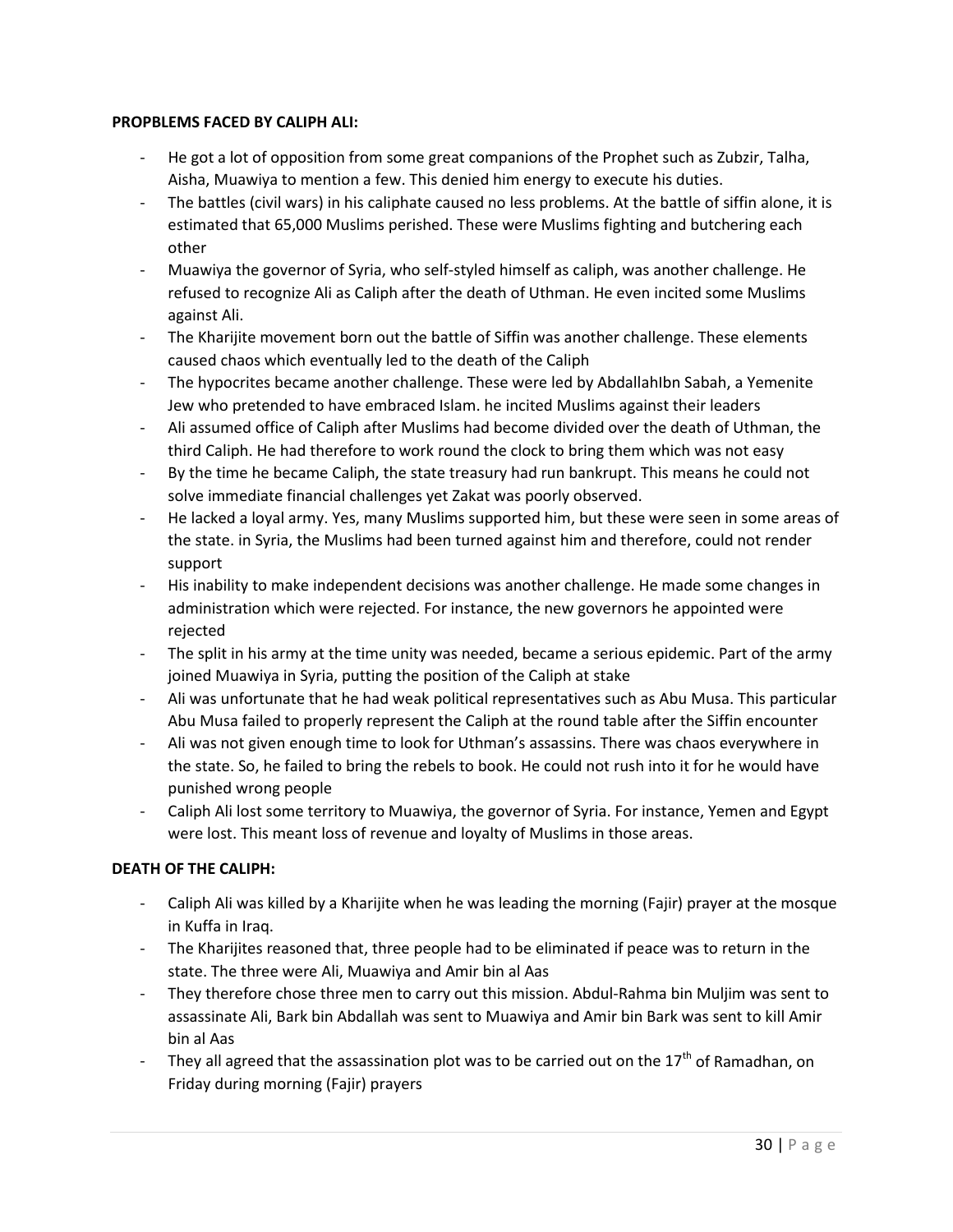- Ali was wounded with a poisonous sword and died three days after. Muawiya escaped with minor injuries. Amir bin al Aassurvived as he did not turn up for the morning prayer that day
- Ali died at the age of 63. He was buried at Najaf a few kilometers outside the city of Kuffa, bringing an end to his 4 year and 9 moths reign
- He left the issue of his successor for the Muslim Ummah to decide. He could not name any since many companions refused to pledge allegiance to him. They fought him and died in action of fighting against him

#### **EFFECTS OF HIS DEATH**

- The Caliphate period came to an end after the assassination of Ali, the fourth Caliph
- The shura system came to an end and was replaced by hereditary system of administration
- The simplicity and purity of the orthodox Caliphate system was destroyed
- The Ansar and all Arabs lost influence in the Caliphate as the Islamic headquarters were transferred to Damascus
- The state treasury became a personal property and it was highly misused by the leaders that followed
- Enmity between the BanuUmayyads and Hashimites increased which generated
- Further conflicts among Muslims
- It sparked off divisionism among Muslims leading to creation of religious sects such as Shia, Kharitesetc
- It created the dynastic type of rule in the Islamic state, beginning with the Umayyad dynasty. Its first leader was Muawiyaibn Abu Sufian.

#### **ACHIEVEMENTS OF CALIPH ALI**

- He tried to follow the administrative steps put up by his predecessors. For instance, he maintained Caliph Umar's decision of expelling the Jews of Nijran from the hijaz
- He carried out strict administrative control through strict supervision of state officialsas they executed (carried out) state duties affairs
- He was so strict on matters of accountability that he never even spared his relatives once they messed up with public funds
- He made special reforms in the department of taxation. In this case, he collected only God fearing taxes
- He abolished taxes on horses reasoning that the breading of horses was vital for the civil and military purposes
- He had a strong affection for the poor and needy. The doors of state treasury were always open for these people
- Militarily, he constructed several forts along the borders of Syria to maintain law and order by checking any hostile forces
- He built a bridge on river Euphrates which solved transport and communication challenges. It also boosted trade
- In the field of religion, Ali's major task was to invite non-Muslims to the folds of Islam. He also did his utmost to educate Muslims about their religion
- He took strong measures against those people who abandoned Islam. This was majorly seen in Iran and Ar'menia